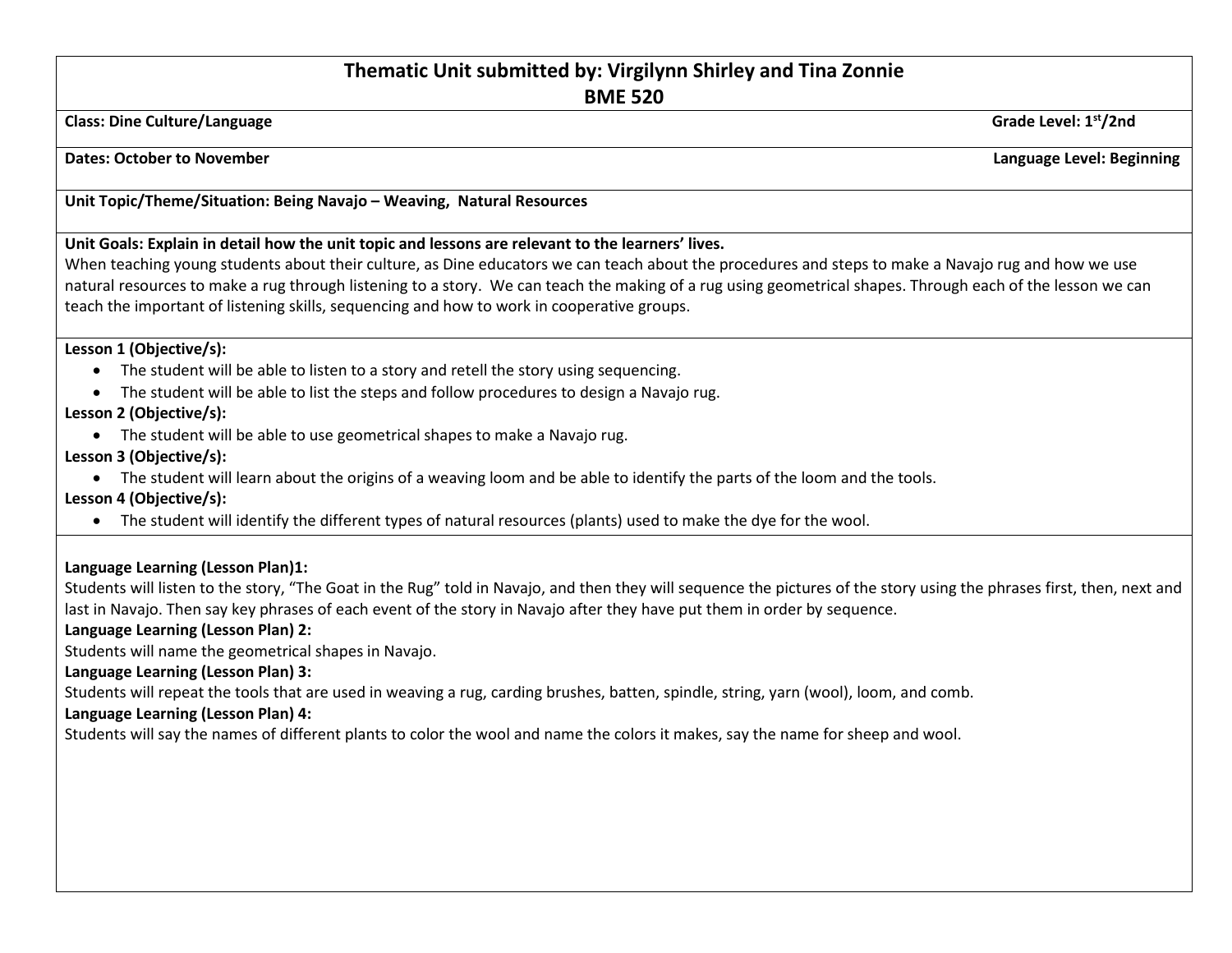## **Lesson 1: A Goat in a Rug**

(Navajo Culture and Language Arts)

#### **What I want the students to learn from this lesson:**

Students will listen to a story told orally "The Goat in the Rug", and put the events in order by sequencing.

## **Curriculum standards addressed in this lesson:**

## **Arizona Common Core**

• **Reading Standards for Informational Text**

1.RI.1 Ask and answer questions such as who, what , where, why and how about key details in a text.

1.RI.2 Identify the main topic and retell key details of a text.

1.RI.7 Use the illustrations and details in a text to describe its key details.

• **Speaking and Listening Standards** 

1.SL.1b. Build on others' talk in conversations by responding to the comments of others through multiple exchange.

1.SL.2 Ask and answer questions about key details in a text read aloud or information presented orally or through other media.

1.SL.5 Add drawings or other visual displays to descriptions when appropriate to clarify ideas, thoughts, and feeling.

## **Materials needed for the lesson:**

- Book: The Goat in the Rug, written by Charles L. Blood and Martin Link
- Handouts sequencing of events from the book/sentence strip with pre-written events for sequencing
- Large piece of white paper (KWL chart)
- Black marker
- scissors

## **Preparation of the environment:**

a. Seating arrangement: Students will gather at the reading rug. After the teacher reads the story the students will work in partners to complete sequencing of story using pictures and sentence strips (prewritten story events).

## **Lesson description:**

- a. Introduction/engagement: Teacher will be dressed in Navajo attire, display a Navajo woven rug on the board and display the tools used for weaving. Throughout the unit the teacher will discuss the tools for rug weaving in English and Navajo.
- b. Development of the lesson:
	- 1. TW use a picture of a Navajo woman, a sheep, the actual Navajo rug and weaving tools to captivate the students' attention to the lesson. The teacher will use the rug and weaving tools to begin a discussion (naming the rug and weaving tools in Navajo and English). "Have you seen these tools before? If so, when and where, what are they used for?
	- 2. TW/TSW fill out a KWL chart, what we know, what we want to know and what did we learn.
	- 3. Presentation of the book: TW show the students the cover of the story, "The Goat in the Rug". TW will explain that the story is about a Navajo woman and her goat. TW tell students they will listen to the story, sequence the events of the story, and learn the key details in Navajo.
	- 4. TW read the book to the students, stopping to ask questions about the story. Who are the characters in the story? What do you predict will happen next?
	- 5. After the reading, have the students discuss the story focusing on the relationship that is found between Glenmae and her goat, while using the pictures from the story. Students can use "shoulder partners", "Turn and talk".
	- 6. Then have the students retell parts of the story. Using picture cards and sentence strips.
	- 7. When the assignment is completed we will fill in the "L" on the KWL chart.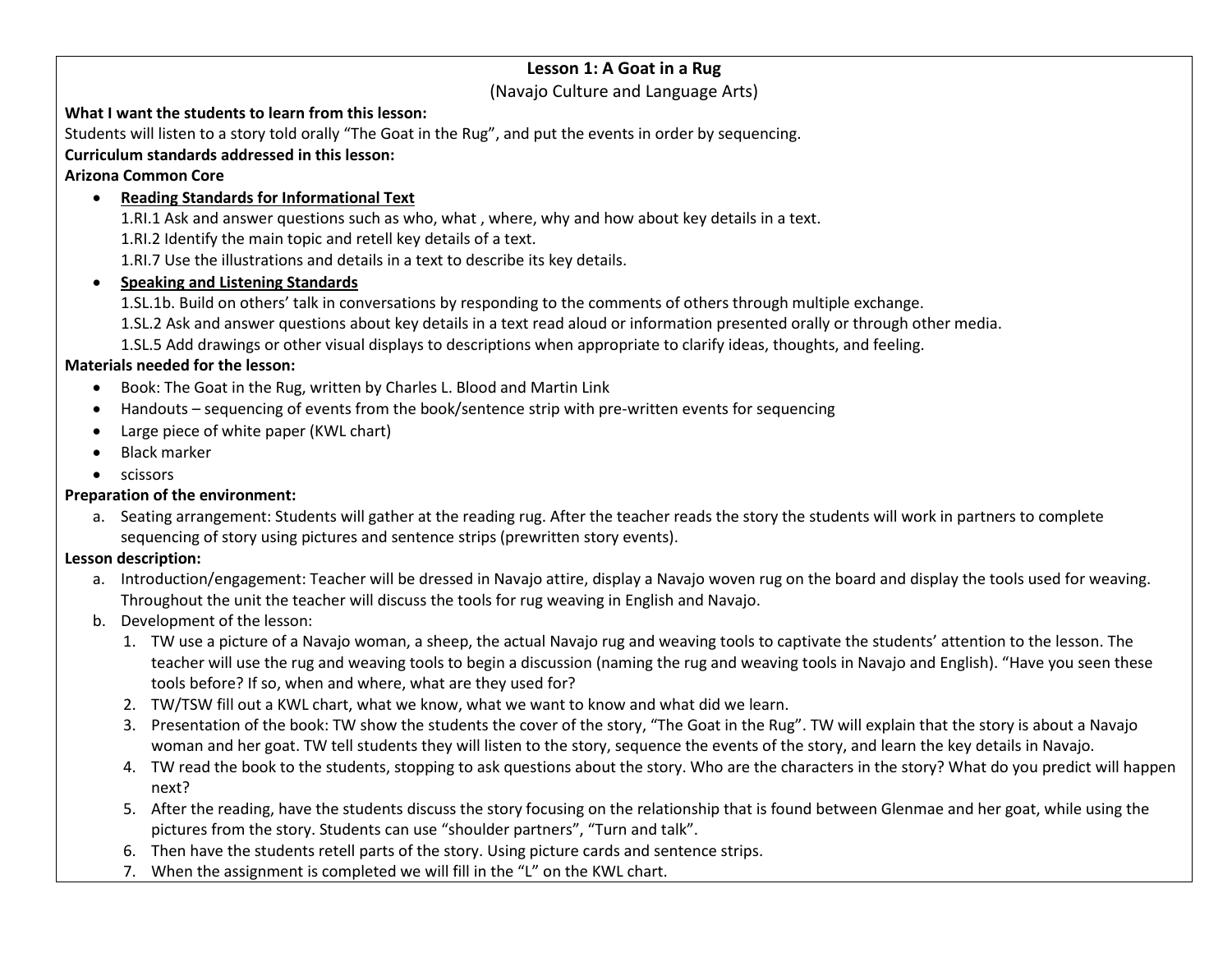8. Extension of lesson: Have students put in order of how to make a rug, recalling information from the story. Have them draw out the sequence or use pre-made sentence strips. They can also match the tools and the pictures (Navajo words)

## c. Methods of assessment:

Students will be given the sequencing assessment. TSW cut out the picture squares and glue them in the correct order, from first to last. Extension: Students will sequence the order of weaving a rug, and the tools that are used for each part of weaving. They will name the tools in Navajo and match the terms.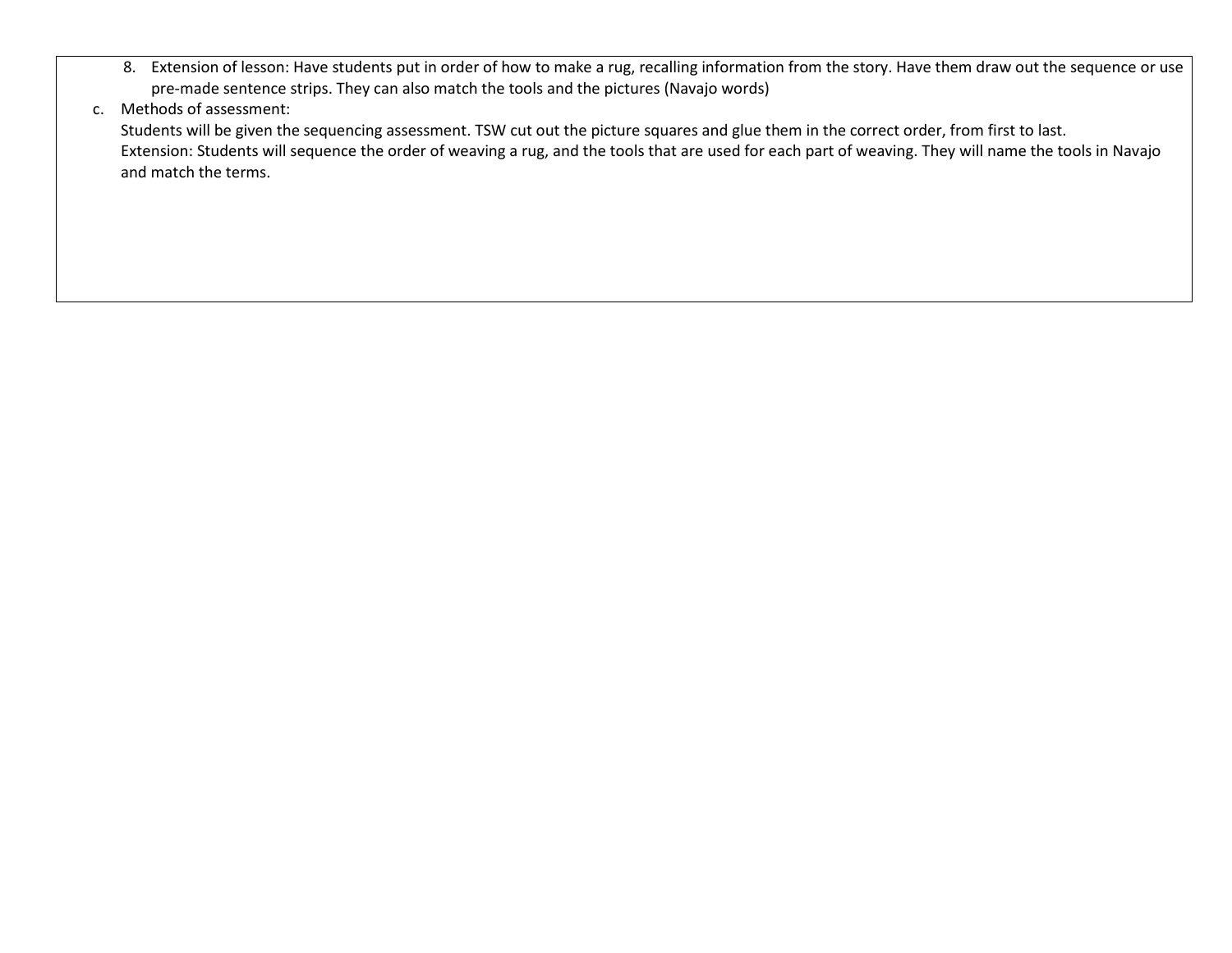Select the CONTEXT where the words and phrases will be used in which meaning is situated for real purposes: Read whole group, The Goat in the Rug

# LESSON<sub>1</sub>

**Set the environment for language learning:** Naaltsoos iinishta/Naaltsoos olta': Tl'izi Diyogi baa Alyaa

Will be reading: The Goat In the Rug

• List how you plan to organize the learners:

| Introduce words and phrases students will                                                                                                                                                                                                                                                                                                                                                                                                                                                                  | <b>Demonstrate/Model for understanding</b>                                                                                                                                                                                                                                                                                                          | Interaction (language learning practice):                                                                                                                                                                                                                                                                                                                                                                                                                                                                                 |
|------------------------------------------------------------------------------------------------------------------------------------------------------------------------------------------------------------------------------------------------------------------------------------------------------------------------------------------------------------------------------------------------------------------------------------------------------------------------------------------------------------|-----------------------------------------------------------------------------------------------------------------------------------------------------------------------------------------------------------------------------------------------------------------------------------------------------------------------------------------------------|---------------------------------------------------------------------------------------------------------------------------------------------------------------------------------------------------------------------------------------------------------------------------------------------------------------------------------------------------------------------------------------------------------------------------------------------------------------------------------------------------------------------------|
| learn:                                                                                                                                                                                                                                                                                                                                                                                                                                                                                                     | (provide the visual):                                                                                                                                                                                                                                                                                                                               | Learners say and use the words and phrases with you and/or                                                                                                                                                                                                                                                                                                                                                                                                                                                                |
| Say words/phrases at least 4 times while<br>learners only LISTEN: : tl'izi (goat), diyogi<br>(rug), aghaa (wool), Ta'digeesh (shearing),<br>tlool (string/rope), tsah (yucca), ??? (dye),<br>lichii'(red), ligaii (white), dibelchi'i (brown),<br>lizhin (black), dah iistl'o (loom), bee adzooi<br>(combing), yidooyįįł (ate), , tánéiigis (wash),<br>bee adzo (baton), bee ahk'in lish (long<br>flatten paddle), laa'ii gone' (first of all),<br>naaki gone', aadoo (second of all), aakeedi<br>(lastly) | Show what each word or phrase means;<br>encourage learners to repeat words and<br>phrases:<br>List what strategies or activities to use:<br>- Listen to the story of "A Goat in a Rug"<br>- Retell story in sequence using picture clues<br>Present each word and phrase in the same<br>order as provided in the listening stage:<br>List the order | other learners:<br>List one of the above Interaction strategy or activity to give<br>more practice:<br>Write the procedure: Sequencing of events from the<br>book/sentence strip with pre-written events for<br>sequencing<br>Introduction/engagement: Teacher will be dressed in<br>d.<br>Navajo attire, display a Navajo woven rug on the board<br>and display the tools used for weaving. Throughout the<br>unit the teacher will discuss the tools for rug weaving<br>in English and Navajo.                          |
| Repeat words and phrases in the same<br>order Words:<br>bee adzooi (combing), dah iistl'o<br>(loom), bee adzo (baton), bee ahk'in lish<br>(long flatten paddle), tlool (string/rope),<br>tl'izi, diyogi, alyaa, Ta'digeesh, taa'ii<br>gone', naaki gone', aadoo, aakeedi<br><b>Phrases:</b>                                                                                                                                                                                                                | bee adzooi (combing), dah iistl'o (loom),<br>bee adzo (baton), bee ahk'in lish (long<br>flatten paddle), tlool (string/rope), tl'izi,<br>diyogi, alyaa, Ta'digeesh, taa'ii gone', naaki<br>gone', aadoo, aakeedi<br>Use language pattern in the same order as<br>above:                                                                             | Development of the lesson:<br>e.<br>TW use a picture of a Navajo woman, a sheep, the<br>9.<br>actual Navajo rug and weaving tools to captivate<br>the students' attention to the lesson. The teacher<br>will use the rug and weaving tools to begin a<br>discussion (naming the rug and weaving tools in<br>Navajo and English). "Have you seen these tools<br>before? If so, when and where, what are they used<br>for?<br>10. TW/TSW fill out a KWL chart, what we know, what<br>we want to know and what did we learn. |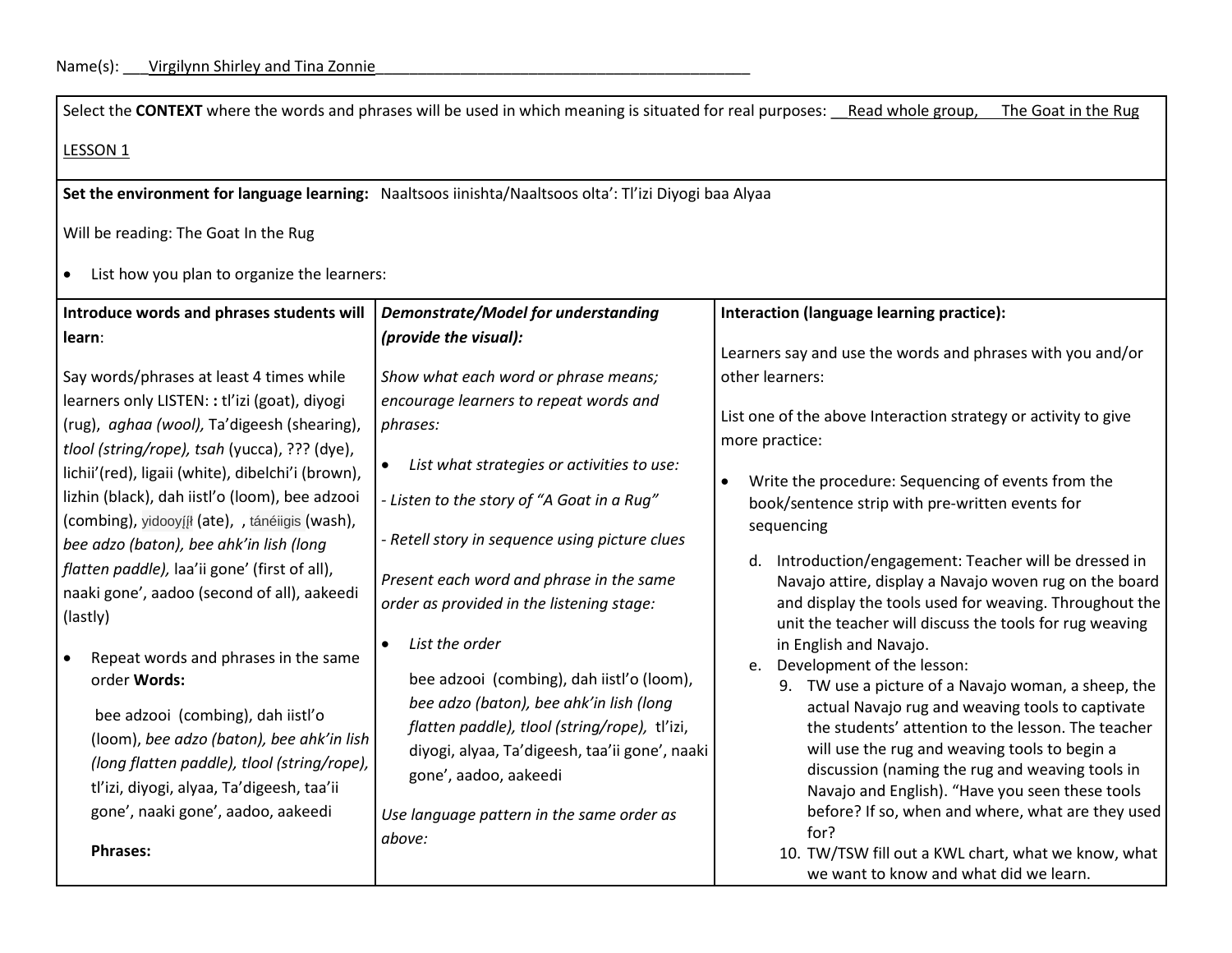| First of all: laa'iigone' ahoot'iid           | List the order<br>$\bullet$<br>I bee adzooi (combing), dah iistl'o (loom), | 11. Presentation of the book: TW show the students<br>the cover of the story, "The Goat in the Rug". TW    |
|-----------------------------------------------|----------------------------------------------------------------------------|------------------------------------------------------------------------------------------------------------|
| Second of all: naaki gone' ahoot'iid          | bee adzo (baton), bee ahk'in lish (long                                    | will explain that the story is about a Navajo<br>woman and her goat. TW tell students they will            |
| And then: aadoo                               | flatten paddle), tlool (string/rope), tl'izi,                              | listen to the story, sequence the events of the                                                            |
|                                               | diyogi, alyaa, Ta'digeesh, taa'ii gone', naaki                             | story, and learn the key details in Navajo.                                                                |
|                                               |                                                                            | 12. TW read the book to the students, stopping to ask<br>questions about the story. Who are the characters |
| Lastly: aadoo aadeedi ahoot'iid               |                                                                            | in the story? What do you predict will happen                                                              |
| <b>Language Patterns:</b>                     | gone', aadoo, aakeedi                                                      | next?                                                                                                      |
|                                               |                                                                            | 13. After the reading, have the students discuss the<br>story focusing on the relationship that is found   |
| laa'iigone' ahoot'iid, naaki gone' ahoot'iid, |                                                                            | between Glenmae and her goat, while using the                                                              |
| aadoo, aakeedi                                |                                                                            | pictures from the story. Students can use                                                                  |
|                                               |                                                                            | "shoulder partners", "Turn and talk".<br>14. Then have the students retell parts of the story.             |
|                                               |                                                                            | Using picture cards and sentence strips.                                                                   |
|                                               |                                                                            | 15. When the assignment is completed we will fill in                                                       |
|                                               |                                                                            | the "L" on the KWL chart.<br>16. Extension of lesson: Have students put in order of                        |
|                                               |                                                                            | how to make a rug, recalling information from the                                                          |
|                                               |                                                                            | story. Have them draw out the sequence or use                                                              |
|                                               |                                                                            | pre-made sentence strips. They can also match the                                                          |
|                                               |                                                                            | tools and the pictures (Navajo words)<br>Methods of assessment:<br>f.                                      |
|                                               |                                                                            | Students will be given the sequencing assessment.                                                          |
|                                               |                                                                            | TSW cut out the picture squares and glue them in the                                                       |
|                                               |                                                                            | correct order, from first to last.<br>Extension: Students will sequence the order of                       |
|                                               |                                                                            | weaving a rug, and the tools that are used for each                                                        |
|                                               |                                                                            | part of weaving. They will name the tools in Navajo                                                        |
|                                               |                                                                            | and match the terms.<br>Repeat words or phrases when learners are struggling with                          |
|                                               |                                                                            | speaking/pronunciation                                                                                     |
|                                               |                                                                            | laa'iigone' ahoot'iid, naaki gone' ahoot'iid, aadoo, aakeedi                                               |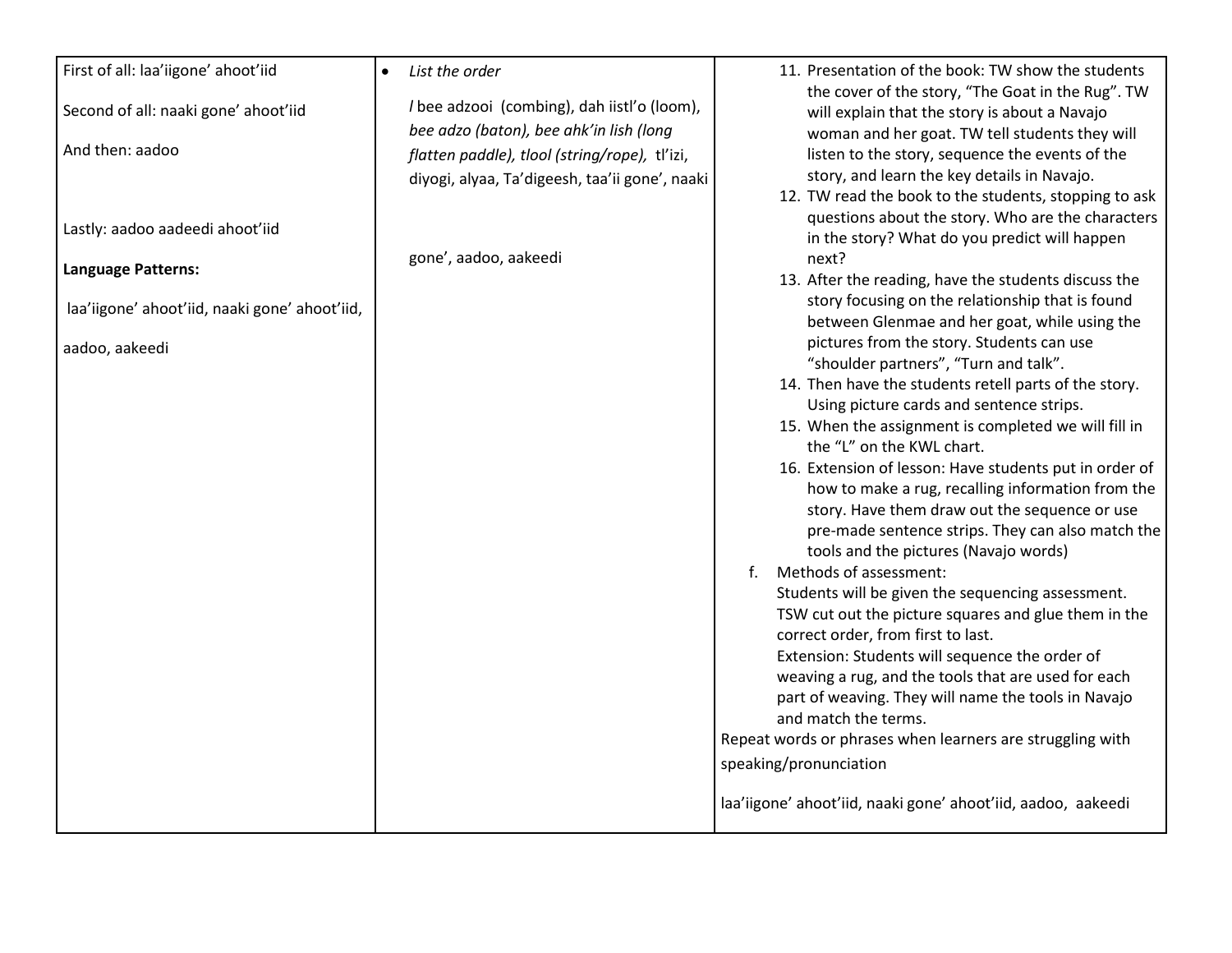#### Stage V: Communication/Functional Use:

Check for learners' understanding and use of the words and phrases:

List the strategy or activity to use to check for functional emergent (speak and use language learned) in **CONTEXT:** Methods of assessment:

Students will be given the sequencing assessment. TSW cut out the picture squares and glue them in the correct order, from first to last.

Extension: Students will sequence the order of weaving a rug, and the tools that are used for each part of weaving. They will name the tools in Navajo and match the terms.

# **Lesson 2: What Shapes a Rug? (Geometric shapes)**

What I want my students to learn from this lesson:

This lesson will enable the students to expand their knowledge in the mathematic standards addressed in the activities by using geometrical shapes to design a rug and state the names of the shapes in the Navajo language. They will be reviewing geometric shapes through the art of Navajo rug weaving which is a part of their cultural teaching.

Curriculum standards addressed in this lesson:

#### **Arizona Mathematics Standards**

#### • **1.G.A – Reason with shapes and their attributes**

1.G.A.1 Distinguish between defining attributes (triangles are closed and 3 sided) versus non-defining attributes (color, orientation, overall size) for two-dimensional shapes; build draw shapes that possess defining attributes.

1.G.A.2 Compose two-dimensional shapes or three-dimensional shapes to create a composite shape.

1.G.A.3 Partition circles and rectangles into two and four equal shares, describe the shares using the word halves, fourths, and quarters.

Describe the whole as two of, or four of the shares. Understand that decomposing into more equal shares creates smaller shares.

#### **Materials needed for the lesson:**

- Book: "Navajo Rug Designs" by: Susan Lowell and "Goat in the Rug" by: Charles Blood and Martin Link.
- Geometric Manipulatives, geometric tiles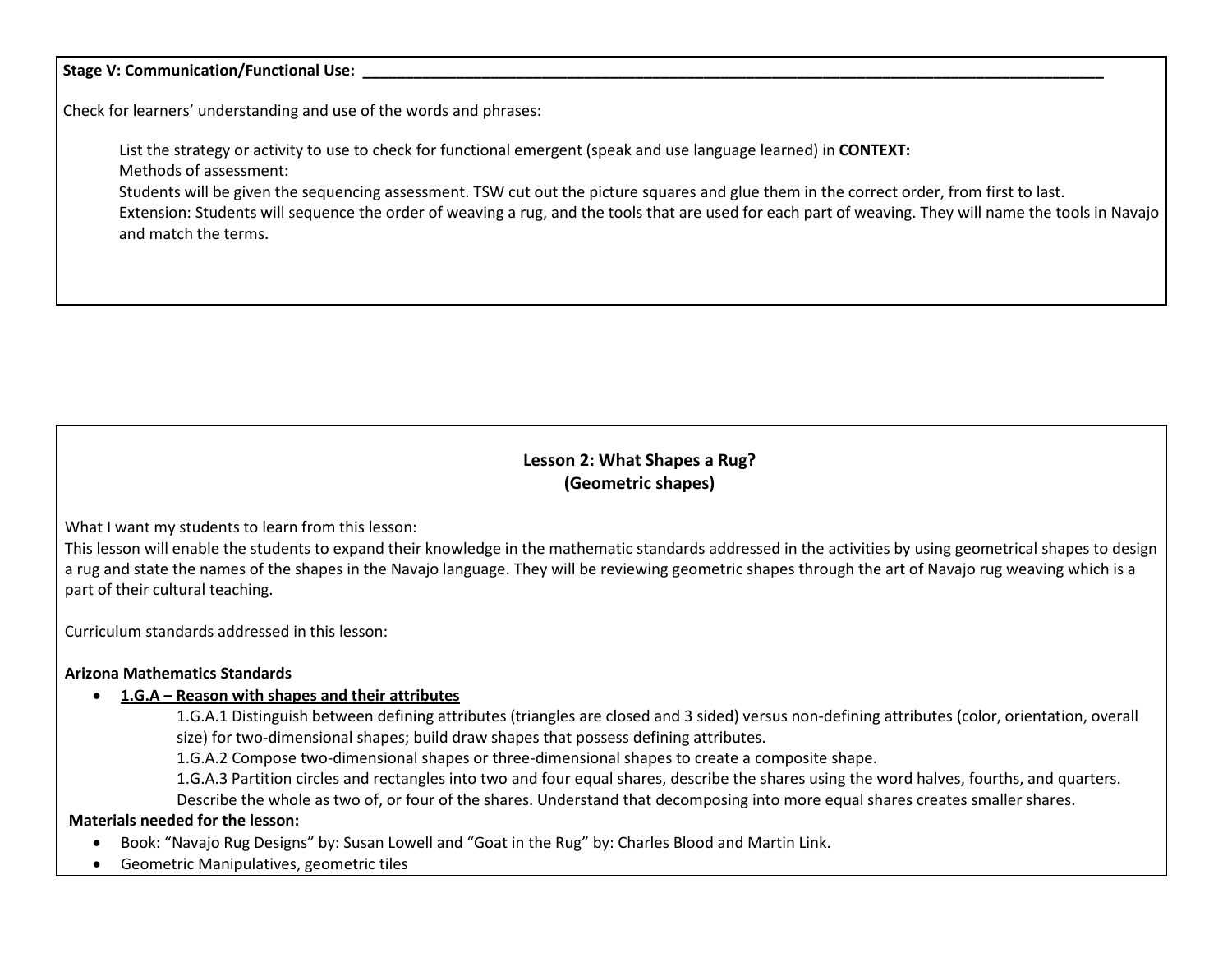- Visual posters/pictures of the shape and their names posted in English and Navajo
- Colored pictures of Navajo rugs printed off the internet that is enlarged (Large enough for the students to see the shapes used in the rug)
- Collage materials: variety of colored construction paper, glue, scissors, geometric shapes, pencils, markers, advance organizer of a premade rug with patterns, advance organizer of a blank rug, ruler

## **Preparation of the environment:**

- a. Seating arrangement: Students will be arranged in whole group in the beginning of the lesson and then will be put into cooperative groups of four. The seating arrangement will be assigned by numbered grouping sticks.
- b. Routines: Before the lesson the teacher will place some geometric shapes at their desk. The students will have time to explore the shapes and as a warm up activity they will have to match the shape with the correct name. Afterwards they will pair up in shoulder partners to have a discussion on the shapes that they see in a rug (they will have a picture of a rug design).

## **Lesson description:**

- a. Introduction/engagement: students will pick one shape form the pile and the teacher will instruct the student to find the shape in the room, on their clothing or on the visual pictures of the rugs place in the classroom. They will discuss with their shoulder partner where they see the shapes. As a whole group, the teacher will review the names of the shapes in Navajo.
- b. Development of the lesson:
	- 1. Teacher will/student will…
	- 2. Discuss the names and numbers of the sides the shapes have (referring to the shapes and number of sides in the Navajo language)
	- 3. Use the visual posters as a reference to the shapes and patterns.
	- 4. Have the students put shapes together to make various shapes.
		- i.e., 2 squares side by side makes a rectangle
		- 2 trapezoids, make a hexagon
		- 2 triangles make a diamond
		- Ask: What do two hexagons make?
		- What other patterns or shapes can you make using all of the shapes?
	- 5. Teacher will (TW) lead discussion into Navajo Rugs.
	- 6. TW show pictures of Navajo rugs
	- 7. The student will (TSW) observe pictures of the Navajo rugs and have a discussion with their partner about their observation, such as shapes, colors and objects.
	- 8. TW ask students to identify the shapes, colors or objects they see on the pictures of the rugs using simple Navajo phrases.
	- 9. TW hand out pictures of various rug patterns and the students will identify the shapes in English and Navajo using the vocabulary words written on the board. They will write the names of the shapes on the rug pattern.
	- 10. TW ask questions. TSW answer the following questions.
		- Identify and name the geometric shapes that are their Navajo rug pictures. What shapes do you see in your picture?
		- Find a trapezoid, triangle, hexagon, square in your picture.
		- Find a classmate to discuss the similarities and differences in the pictures you each have. Do your rugs have the same/different shapes? What is the same/difference? "One rug has…?", "The other rug has..?". Can you name the shapes in Navajo?
	- 11. TW model making various rug patterns with the geometric blocks using the advance organizer of a rug.
	- 12. TSW use a blank rug graphic organizer and geometric shapes to practice making a rug pattern.
	- 13. TSW design their own unique rug pattern using the graphic organizer, they will trace the shapes and color the design.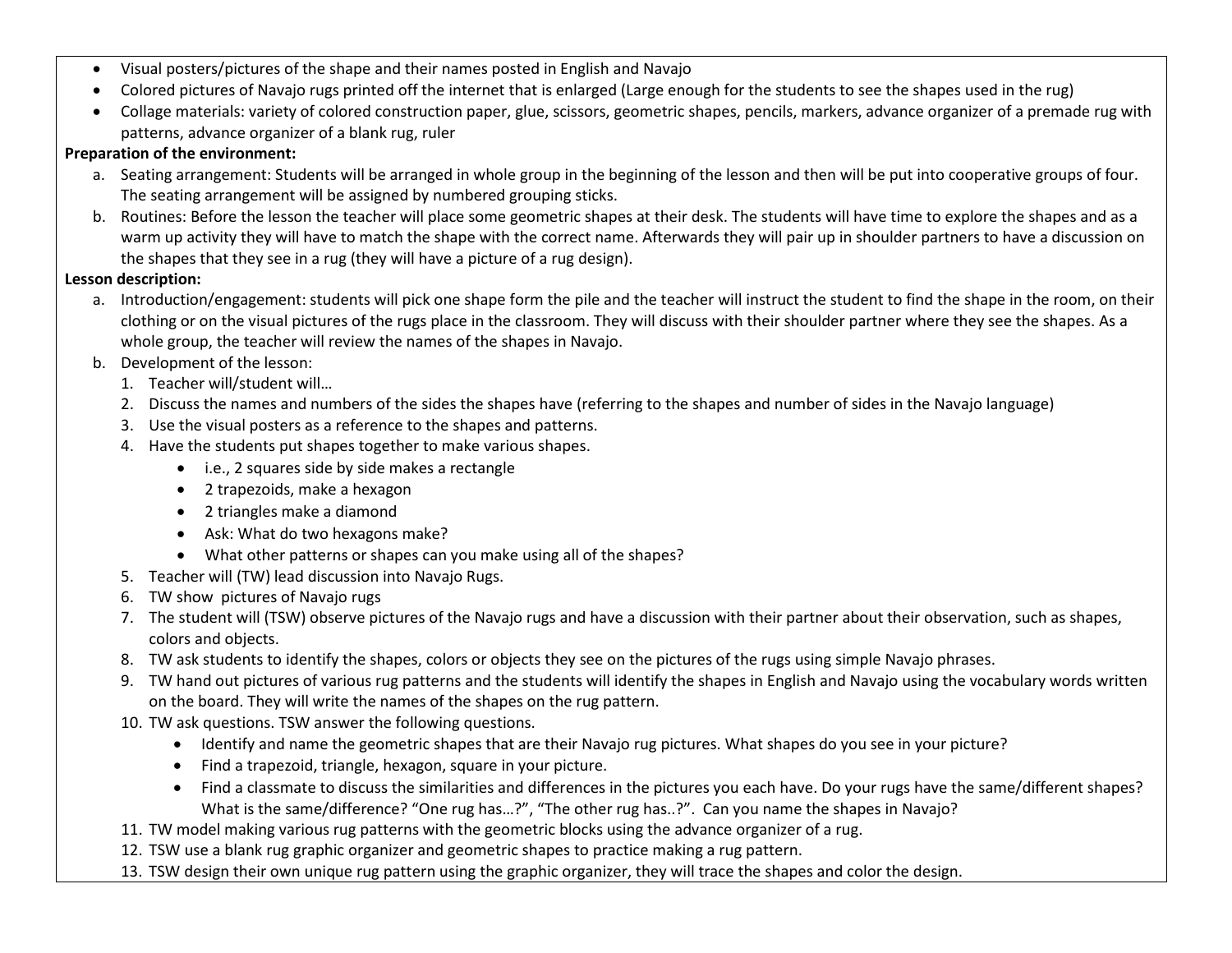#### c. Closure exercise

TSW display their finish rug design on the bulletin board and label the geometric shapes that they used in their design. The labels will be written in both English and Navajo.

d. Methods of assessment: Students will be given the geometric log assessment, they will categorize and describe the shapes they learned about by identifying the shape, name and description of the shades (how many vertices) using the Navajo and English terms.

Name(s): Tina Zonnie and Virgilynn Shirley

Select the **CONTEXT** where the words and phrases will be used in which meaning is situated for real purposes: SWABT to make a Navajo rug patterns

LESSON 2\_\_\_\_\_\_

**Stage I: Set the environment for language learning:**

• List how you plan to organize the learners: **Students will individually be seated at their desk**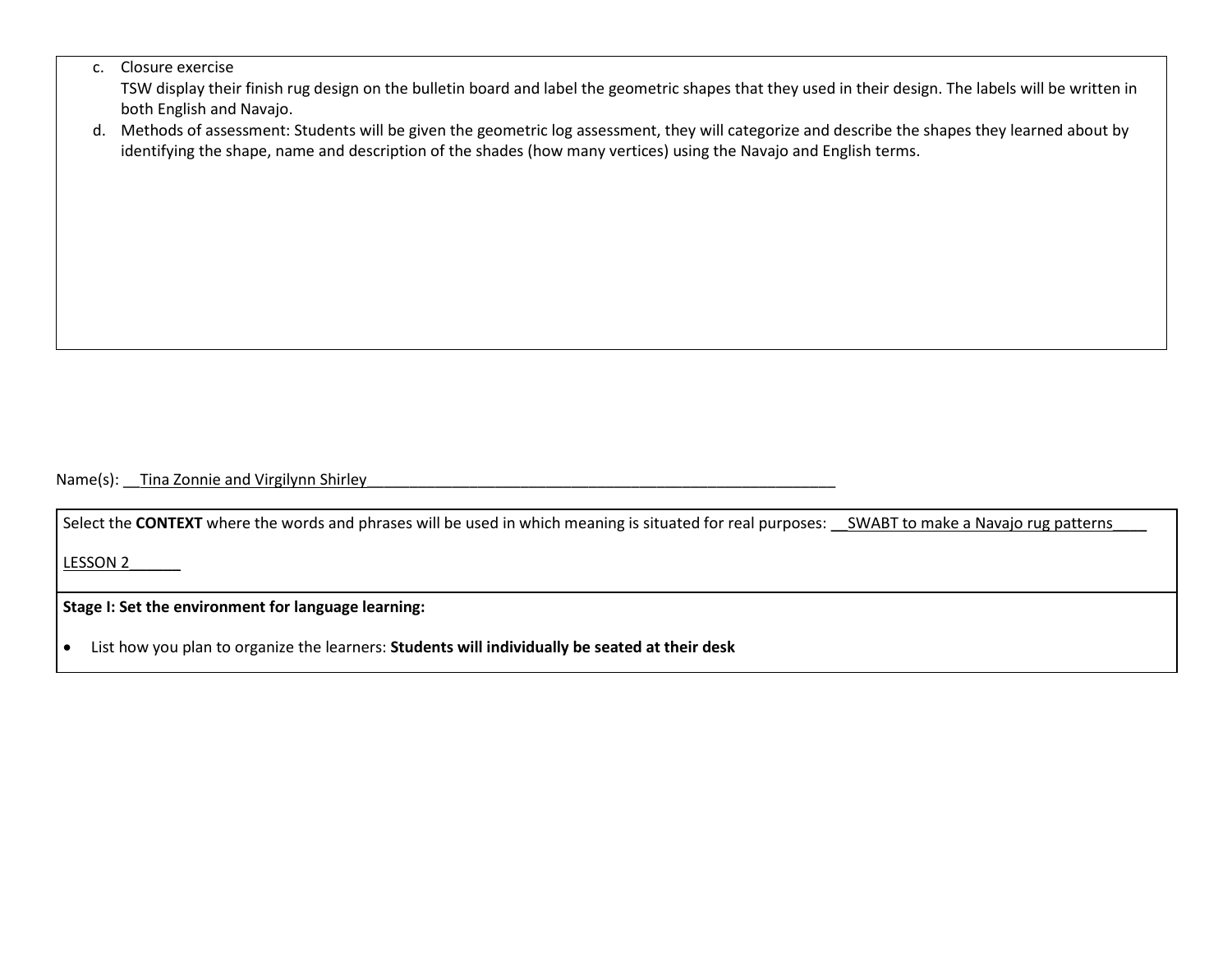| Stage II: Introduce words and phrases                             | <b>Stage III: Demonstrate/Model for</b>                    | Stage IV: Interaction (language learning practice):                                                             |
|-------------------------------------------------------------------|------------------------------------------------------------|-----------------------------------------------------------------------------------------------------------------|
| students will learn:                                              | understanding (provide the visual):                        |                                                                                                                 |
|                                                                   |                                                            | Learners say and use the words and phrases with you<br>and/or other learners:                                   |
| Say words/phrases at least 4 times while                          | Show what each word or phrase means;                       |                                                                                                                 |
| learners only LISTEN:                                             | encourage learners to repeat words and                     | List one of the above Interaction strategy or activity to give                                                  |
|                                                                   | phrases:                                                   | more practice:                                                                                                  |
| Repeat words and phrases in the                                   | List what strategies or activities to use:<br>$\bullet$    |                                                                                                                 |
| same order Words: <b>táá'góó adeez'á</b> (trangle),               |                                                            | Write the procedure:<br>$\bullet$                                                                               |
| dik'á (square), dik'áago heeneez (retangle), tsé                  | Show pictures of the different shapes and match with       | e. Introduction/engagement: students will pick one                                                              |
| diichiłí (diamond), <mark>ťááłá'í</mark> (one), naaki (two), táá' | similar shape around the room táá'góó adeez'á (trangle),   | shape form the pile and the teacher will instruct the                                                           |
| (three), dįį' (four)                                              | dik'á (square), dik'áago heeneez (retangle), tsé diichilí  | student to find the shape in the room, on their                                                                 |
| <b>Phrases:</b>                                                   | (diamond), t'ááłá'í (one), naaki (two), táá' (three), díj' | clothing or on the visual pictures of the rugs place in<br>the classroom. They will discuss with their shoulder |
| dį̃į' a <i>táá'góó adeez'á</i> (trangle) woolya                   | (four)                                                     | partner where they see the shapes. As a whole                                                                   |
| dį̃į' <i>d</i> ik'ą́ (square) woolya                              | Present each word and phrase in the same order             | group, the teacher will review the names of the<br>shapes in Navajo.                                            |
|                                                                   | as provided in the listening stage                         | Development of the lesson:<br>f.                                                                                |
| dįį' dik'ą́ągo heeneez (retangle) woolya                          |                                                            | 14. Teacher will/student will                                                                                   |
| dįį' <i>tsė diichiłi</i> (diamond) woolya                         | List the order<br>$\bullet$                                | 15. Discuss the names and numbers of the sides the                                                              |
|                                                                   |                                                            | shapes have (referring to the shapes and                                                                        |
| Repeat step one                                                   | dįį' aa táá'góó adeez'á (trangle) át'é                     | number of sides in the Navajo language)                                                                         |
|                                                                   | díj' aa dik'á (square) át'é                                | 16. Use the visual posters as a reference to the<br>shapes and patterns.                                        |
| <b>Language Patterns:</b>                                         |                                                            | 17. Have the students put shapes together to make                                                               |
|                                                                   | díj'aa dik'ą́ągo heeneez (retangle) át'é                   | various shapes.                                                                                                 |
| dįį' aa táá'góó adeez'á (trangle) át'é                            |                                                            | • i.e., 2 squares side by side makes a                                                                          |
| díj' aa dik'á (square) át'é                                       | dįį' aa <i>tsé diichiłi</i> (diamond) át'é                 | rectangle                                                                                                       |
|                                                                   |                                                            | 2 trapezoids, make a hexagon                                                                                    |
| dįį'aa dik'ą́ągo heeneez (retangle) át'é                          |                                                            | 2 triangles make a diamond                                                                                      |
|                                                                   |                                                            | Ask: What do two hexagons make?                                                                                 |
| dįį' aa <b>tsé diichiłi</b> (diamond) át'é                        | Use language pattern in the same order as                  | What other patterns or shapes can you                                                                           |
|                                                                   | above:                                                     | make using all of the shapes?                                                                                   |
|                                                                   |                                                            | 18. Teacher will (TW) lead discussion into Navajo<br>Rugs.                                                      |
|                                                                   | List the order (REPEAT STEP 1)<br>$\bullet$                | 19. TW show pictures of Navajo rugs                                                                             |
|                                                                   | díj' a táá'góó adeez'á (trangle) woolya                    | 20. The student will (TSW) observe pictures of the                                                              |
|                                                                   |                                                            | Navajo rugs and have a discussion with their                                                                    |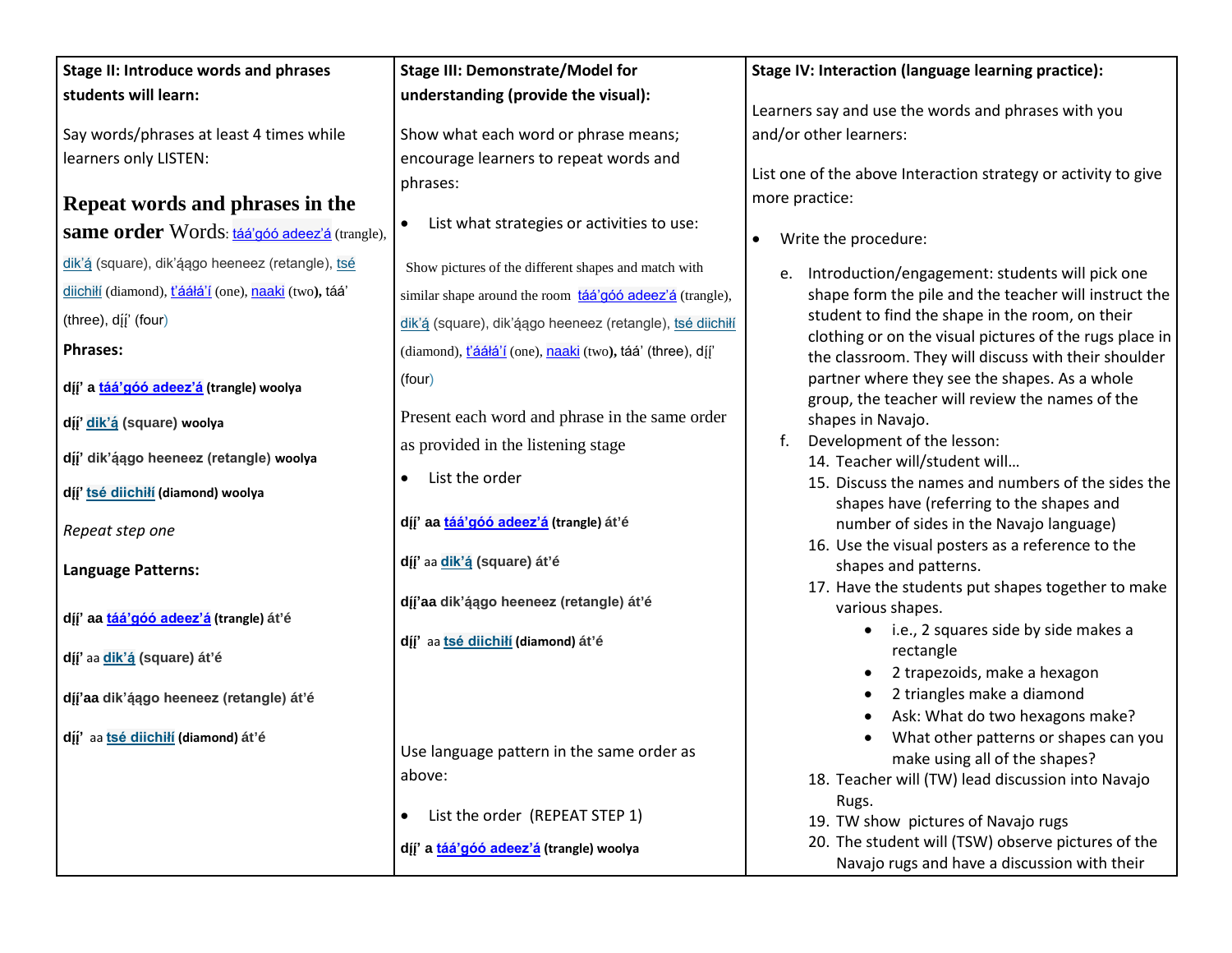| dįį' dik'ą (square) woolya               |    | partner about their observation, such as shapes,                                |
|------------------------------------------|----|---------------------------------------------------------------------------------|
| dįį' dik'ą́ągo heeneez (retangle) woolya |    | colors and objects.                                                             |
|                                          |    | 21. TW ask students to identify the shapes, colors                              |
| dįį' tsė diichiłi (diamond) woolya       |    | or objects they see on the pictures of the rugs                                 |
|                                          |    | using simple Navajo phrases.                                                    |
|                                          |    | 22. TW hand out pictures of various rug patterns                                |
|                                          |    | and the students will identify the shapes in                                    |
|                                          |    | English and Navajo using the vocabulary words                                   |
|                                          |    | written on the board. They will write the names                                 |
|                                          |    | of the shapes on the rug pattern.                                               |
|                                          |    | 23. TW ask questions. TSW answer the following                                  |
|                                          |    | questions.                                                                      |
|                                          |    | Identify and name the geometric shapes                                          |
|                                          |    | that are their Navajo rug pictures. What                                        |
|                                          |    | shapes do you see in your picture?                                              |
|                                          |    | Find a trapezoid, triangle, hexagon,                                            |
|                                          |    | square in your picture.                                                         |
|                                          |    | Find a classmate to discuss the                                                 |
|                                          |    | similarities and differences in the                                             |
|                                          |    | pictures you each have. Do your rugs                                            |
|                                          |    | have the same/different shapes? What                                            |
|                                          |    | is the same/difference? "One rug                                                |
|                                          |    | has?", "The other rug has?". Can you                                            |
|                                          |    | name the shapes in Navajo?<br>24. TW model making various rug patterns with the |
|                                          |    | geometric blocks using the advance organizer of                                 |
|                                          |    |                                                                                 |
|                                          |    | a rug.<br>25. TSW use a blank rug graphic organizer and                         |
|                                          |    | geometric shapes to practice making a rug                                       |
|                                          |    | pattern.                                                                        |
|                                          |    | 26. TSW design their own unique rug pattern using                               |
|                                          |    | the graphic organizer, they will trace the shapes                               |
|                                          |    | and color the design.                                                           |
|                                          | g. | Closure exercise                                                                |
|                                          |    | TSW display their finish rug design on the bulletin                             |
|                                          |    | board and label the geometric shapes that they                                  |
|                                          |    | used in their design. The labels will be written in                             |
|                                          |    | both English and Navajo.                                                        |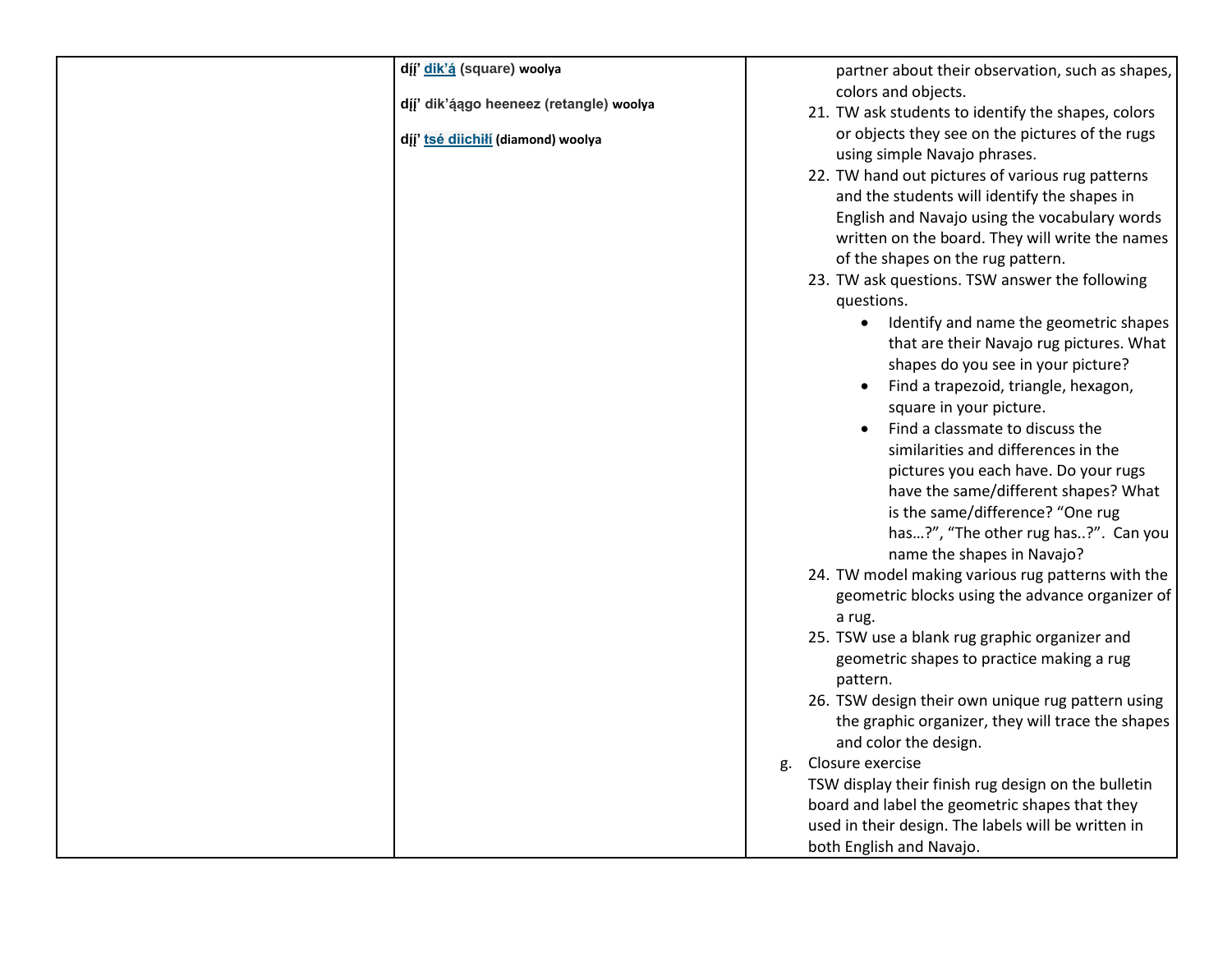|                                               | Methods of assessment: Students will be given the<br>h.<br>geometric log assessment, they will categorize and<br>describe the shapes they learned about by<br>identifying the shape, name and description of the<br>shades (how many vertices) using the Navajo and<br>English terms. |
|-----------------------------------------------|---------------------------------------------------------------------------------------------------------------------------------------------------------------------------------------------------------------------------------------------------------------------------------------|
|                                               | Repeat words or phrases when learners are struggling with<br>speaking/pronunciation<br>Diyogi (rug), aghaa (wool), tlool (string), bee adzo (baton),<br>bee ak'in lish (long flatten paddle) aghaa bigha ni IteehBat it<br>down with baton, Bee adzo bee nani I hal Repeat step one   |
| <b>Stage V: Communication/Functional Use:</b> |                                                                                                                                                                                                                                                                                       |

Check for learners' understanding and use of the words and phrases:

List the strategy or activity to use to check for functional emergent (speak and use language learned) in **CONTEXT:** Methods of assessment: Students will be given the geometric log assessment, they will categorize and describe the shapes they learned about by identifying the shape, name and description of the shades (how many vertices) using the Navajo and English terms.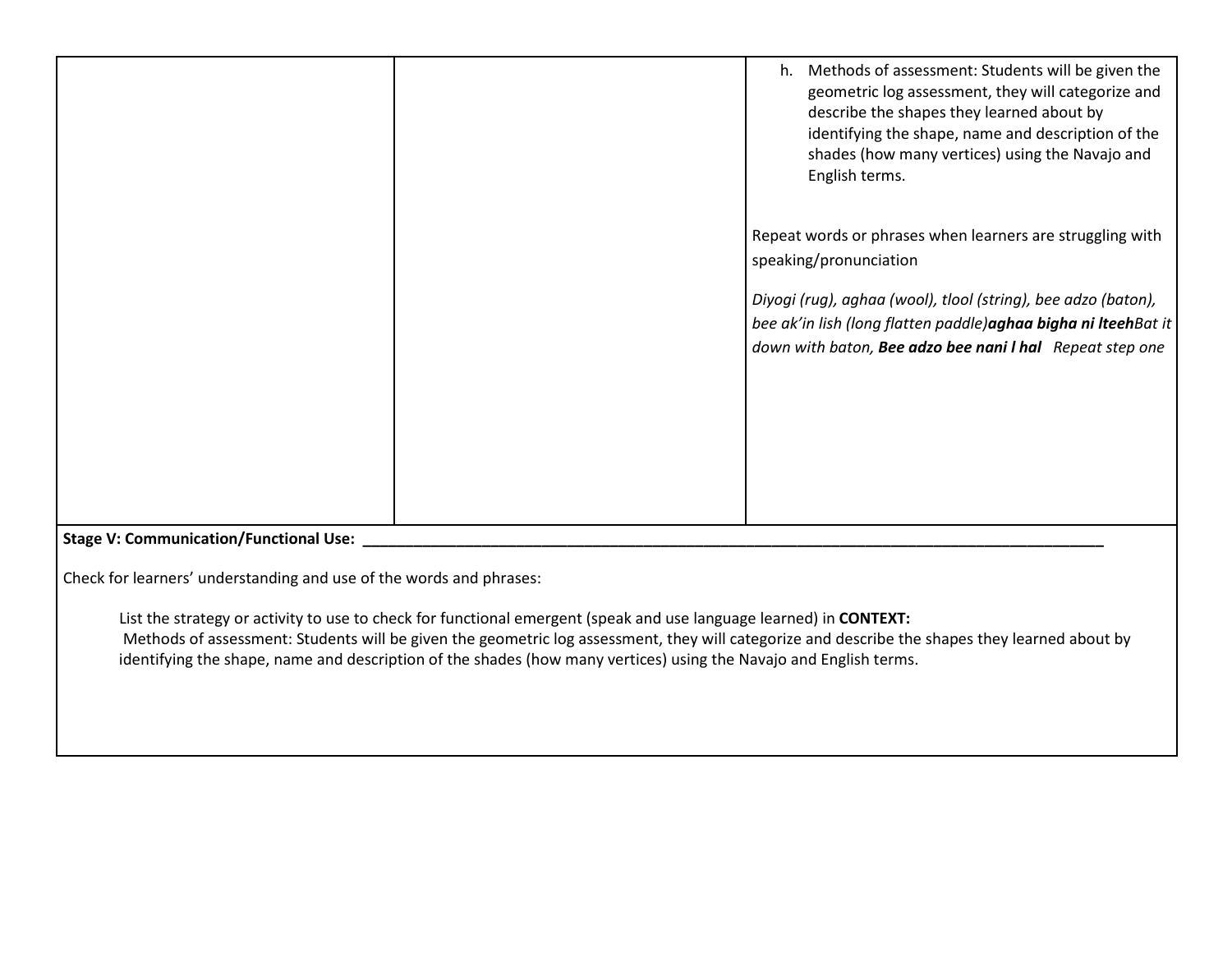## **Lesson 3: Shi'ma, Where did the weaving loom come from?**

What I want my students to learn from this lesson:

In this lesson the students will learn where the weaving loom originated from through listening to an oral story read aloud to them. They will write a write a reflection paper and learn about the parts of the loom in Navajo and also through a hands-on activity of a construction of a miniature loom.

Curriculum standards addressed in this lesson:

#### **Arizona's English Language Arts Standards – Common core**

#### • **Speaking and Listening Standards – Comprehension and Collaboration**

1.SL.1 b. Build on others' talk in conversations by responding to the comments of others through multiple exchanges.

c. Ask questions to clear up any confusion about the topics and texts under discussion.

1.SL.2 Ask and answer questions about key details in a text read aloud or information presented orally or through other media.

1.SL.3 Ask and answer questions about what a speaker says in order to gather additional information or clarify something that is not understood.

#### • **Writing Standards – Text Types and Purposes**

1.W.3 Write narratives in which they recount two or more appropriately sequence events, include some details regarding what happened, use temporal words to signal event order, and provide some sense of closure.

#### **Materials needed for the lesson:**

- Book: Songs from the loom A Navajo Girl Learns to weave, By: Monty Roessel
- Pencils
- Crayons
- Writing paper (Cut out in the shape of a loom/or a rug)
- Graphic organizer

#### **Preparation of the environment:**

a. Seating arrangement: At the start of the lesson the students will be in cooperative learning groups. There will be a guest speaker, when the speaker arrives the students will be seated on the reading rug in a circular shape.

## **Lesson description**

a. Introduction/engagement:

At each group the students will find a set of photos (at their desk), the photos have areas of focus of the aspect of weaving, i.e., the loom, the weaving tools, grandmother/children weaving, plants used, sheep wool, and sacred land sites associated with weaving. The students will observe the pictures and discuss with a shoulder partner what weaving means to them.

b. Development of the lesson:

Teacher will…/Student will…

- After viewing the pictures the TW have the students write down at least 2-4 questions they want to know about weaving, example: Who makes the loom and how long does it take? Does each part of the loom have a meaning? Do only girls/women weave? Can boys/men weave? How long does it take to weave a rug? How do you decide the shapes and colors? Where does the wool come from? What do they use to color it?
- SW be introduce to a very special guest speaker elderly weaver from the local area.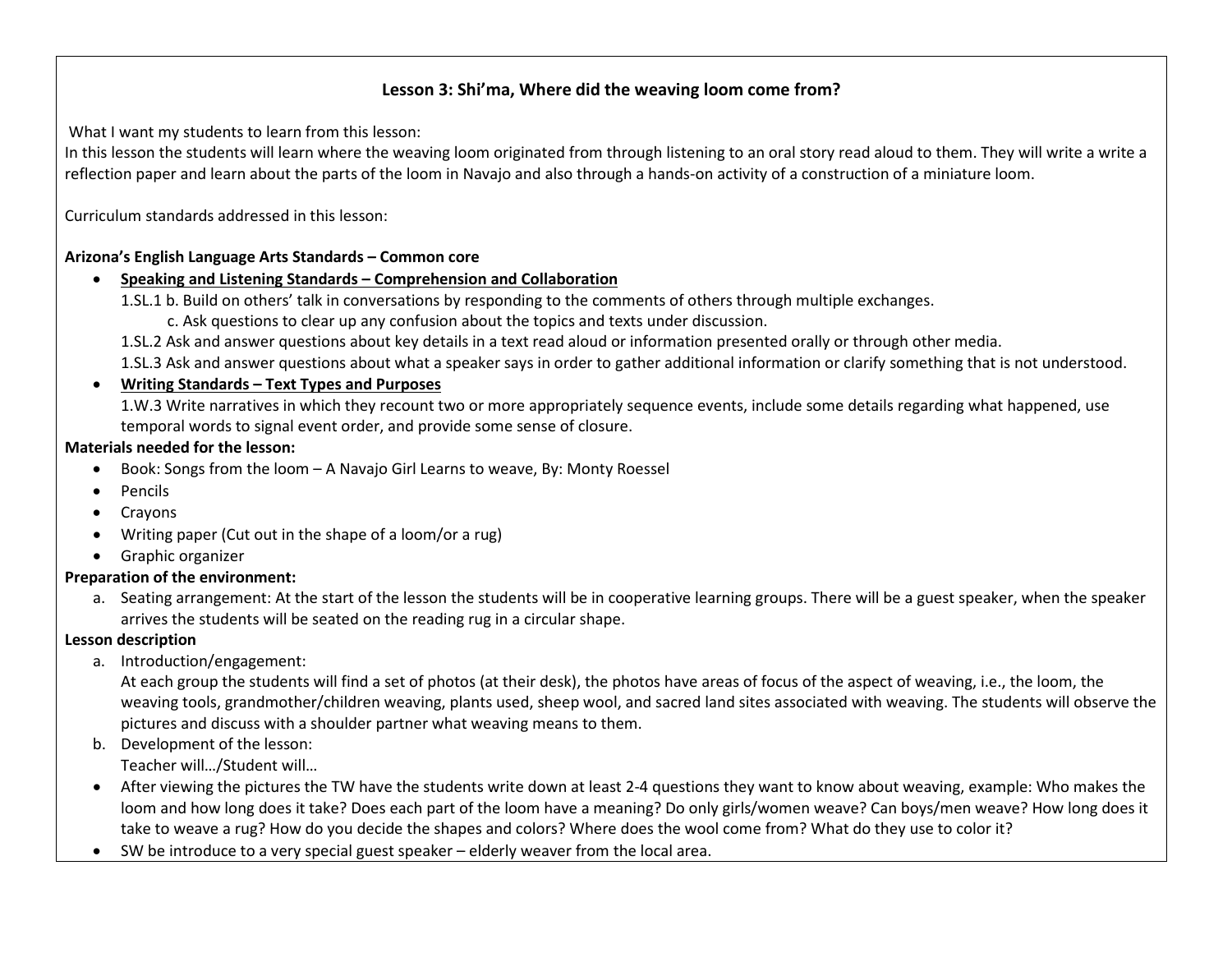- The speaker will present on the topic of "History of Navajo Weaving", she will share with the students oral stories on the origin of weaving (Spider Woman) and how she learned to weave, also why culture is important to know. The speaker will tell the story in Navajo and English.
- The SW be given time to ask the guest speaker the questions they wrote down.
- After the oral story, the TW model to the students how to write a narrative story, recalling information they learned.
- SW write a rough using a graphic organizer or pictures to write a rough draft of the information they learned during the presentation.
- SW have their peers review their writing for any errors on punctuations, spelling, capitalizations and they will reread their papers. TW check it for the final edit.
- TW have a readymade journal paper in the shape of a loom or rug (front cover) and the SW write the title, design it, color it and cut it out.
- SW insert writing paper, then write their final draft to publish.
- TW display the students work on the bulletin board for view.
- Loom Activity: TW have the students construct a loom using construction paper and tag board. SW trace and cut out the pre-made patterns of the loom, trace it on the construction paper and assemble it on tag board. Then students will use a pattern of a rug, to design a rug they are weaving with crayons. SW label the weaving loom parts with Navajo words. Hands-on activity to construct a weaving loom. SW use popsicle sticks to construct a loom, use yarn to make the parts of the loom and weave a miniature rug.
- c. Closure exercise:

The students will make a collage of pictures that learned about weaving, including the history and the sacredness of the loom.

d. Method of assessment:

The students writing will be assessed using the Writing Checklist to score the paper and through observation, the teacher will use the Communication Skills Rubrics for the class discussion. The students weaving looms will be graded using a rubric to check if it was properly assembled, label in English and Navajo.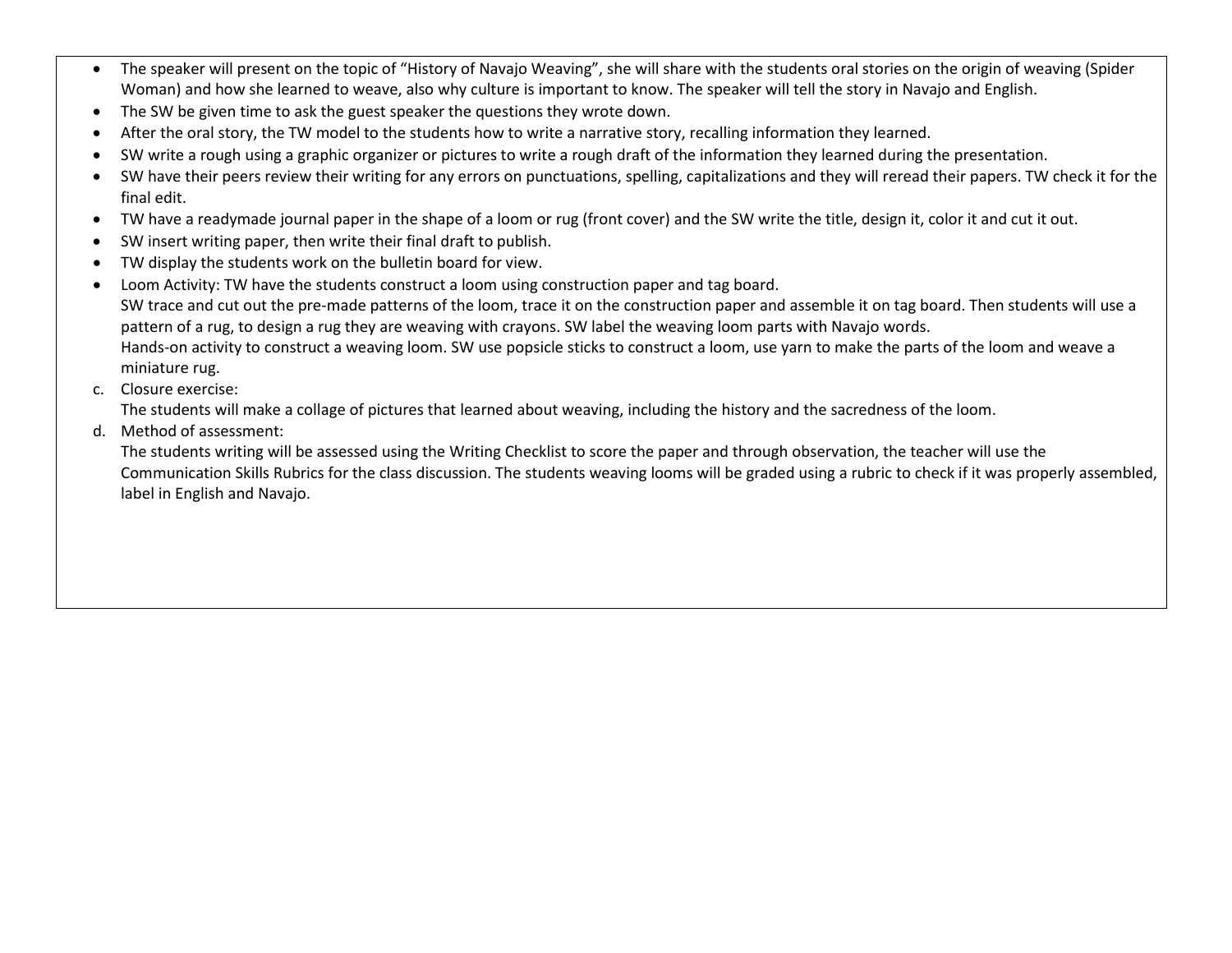| Select the CONTEXT where the words and phrases will be used in which meaning is situated for real purposes:<br>SW to guest speaker and SWBA to retell |                                                                                                      |                                                                                                                       |  |  |
|-------------------------------------------------------------------------------------------------------------------------------------------------------|------------------------------------------------------------------------------------------------------|-----------------------------------------------------------------------------------------------------------------------|--|--|
| the story in sequence.                                                                                                                                |                                                                                                      |                                                                                                                       |  |  |
| LESSON 3                                                                                                                                              |                                                                                                      |                                                                                                                       |  |  |
| Set the environment for language learning:                                                                                                            |                                                                                                      |                                                                                                                       |  |  |
| List how you plan to organize the learners:                                                                                                           |                                                                                                      |                                                                                                                       |  |  |
| Introduce words and phrases students will                                                                                                             | Demonstrate/Model for understanding                                                                  | Interaction (language learning practice):                                                                             |  |  |
| learn:                                                                                                                                                | (provide the visual):                                                                                | Learners say and use the words and phrases with you                                                                   |  |  |
| Say words/phrases at least 4 times while<br>learners only LISTEN:                                                                                     | Show what each word or phrase means;<br>encourage learners to repeat words and                       | and/or other learners:                                                                                                |  |  |
| Na'ashjé'íí Asdzáá (Spider Woman, bee                                                                                                                 | phrases:                                                                                             | List one of the above Interaction strategy or activity to give<br>more practice:                                      |  |  |
| adzooi (combing), dah iistl'o (loom), bee                                                                                                             | List what strategies or activities to use:<br>$\bullet$                                              | Lesson 3: Shi'ma, Where did the weaving loom come<br>from?                                                            |  |  |
| adzo (baton), bee ahk'in lish (long flatten<br>paddle), tlool (string/rope), tl'izi, diyogi,                                                          | - Listen to the speaker as she present on the                                                        |                                                                                                                       |  |  |
| alyaa, Ta'digeesh, taa'ii gone', naaki gone'                                                                                                          | topic of "History of Navajo Weaving", she will<br>share with the students oral stories on the origin | What I want my students to learn from this lesson:<br>In this lesson the students will learn where the weaving        |  |  |
| aadoo, aakeedi                                                                                                                                        | of weaving (Spider Woman)                                                                            | loom originated from through listening to an oral story read                                                          |  |  |
| Repeat words and phrases in the same                                                                                                                  |                                                                                                      | aloud to them. They will write a write a reflection paper and<br>learn about the parts of the loom in Navajo and also |  |  |
| order Words:                                                                                                                                          | - Retell story in sequence using picture clues                                                       | through a hands-on activity of a construction of a miniature                                                          |  |  |
| Na'ashjé'íí Asdzáá (Spider Woman, bee                                                                                                                 | Present each word and phrase in the same order                                                       | loom.                                                                                                                 |  |  |
| adzooi (combing), dah iistl'o (loom), bee                                                                                                             | as provided in the listening stage:                                                                  |                                                                                                                       |  |  |
| adzo (baton), bee ahk'in lish (long flatten<br>paddle), tlool (string/rope), tl'izi, diyogi,                                                          | List the order<br>$\bullet$                                                                          | Write the procedure:<br><b>Lesson description</b>                                                                     |  |  |
| alyaa, Ta'digeesh, taa'ii gone', naaki gone',                                                                                                         | Na'ashjé'íí Asdzáá (Spider Woman), bee adzooi                                                        | e. Introduction/engagement:                                                                                           |  |  |
| aadoo, aakeedi                                                                                                                                        | (combing), dah iistl'o (loom), bee adzo (baton), bee                                                 | At each group the students will find a set of photos                                                                  |  |  |
| <b>Phrases:</b>                                                                                                                                       | ahk'in lish (long flatten paddle), tlool (string/rope),                                              | (at their desk), the photos have areas of focus of the<br>aspect of weaving, i.e., the loom, the weaving tools,       |  |  |
|                                                                                                                                                       |                                                                                                      | grandmother/children weaving, plants used, sheep<br>wool, and sacred land sites associated with                       |  |  |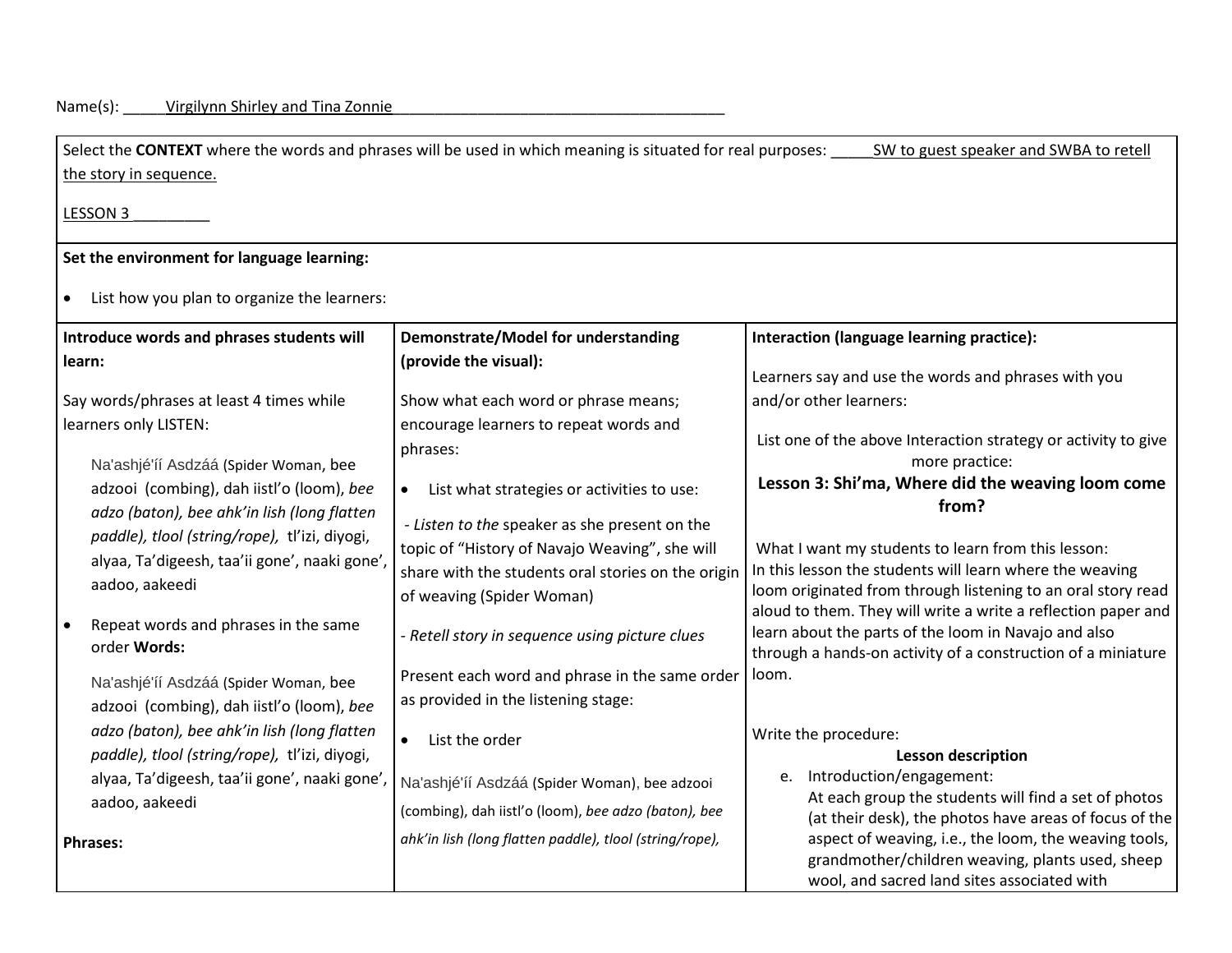## First of all: laa'iigone' ahoot'iid

Second of all: naaki gone' ahoot'iid

And then: aadoo

Lastly: aadoo aadeedi ahoot'iid

**Language Patterns:** 

laa'iigone' ahoot'iid, naaki gone' ahoot'iid,

aadoo, aakeedi

tl'izi, diyogi, alyaa, Ta'digeesh, taa'ii gone', naaki gone', aadoo, aakeedi

Use language pattern in the same order as above:

• List the order

bee adzooi (combing), dah iistl'o (loom), *bee adzo (baton), bee ahk'in lish (long flatten paddle), tlool (string/rope),* tl'izi, diyogi, alyaa, Ta'digeesh, taa'ii gone', naaki gone', aadoo, aakeedi

weaving. The students will observe the pictures and discuss with a shoulder partner what weaving means to them.

- f. Development of the lesson: Teacher will…/Student will…
- After viewing the pictures the TW have the students write down at least 2-4 questions they want to know about weaving, example: Who makes the loom and how long does it take? Does each part of the loom have a meaning? Do only girls/women weave? Can boys/men weave? How long does it take to weave a rug? How do you decide the shapes and colors? Where does the wool come from? What do they use to color it?
- SW be introduce to a very special guest speaker elderly weaver from the local area.
- The speaker will present on the topic of "History of Navajo Weaving", she will share with the students oral stories on the origin of weaving (Spider Woman) and how she learned to weave, also why culture is important to know. The speaker will tell the story in Navajo and English.
- The SW be given time to ask the guest speaker the questions they wrote down.
- After the oral story, the TW model to the students how to write a narrative story, recalling information they learned.
- SW write a rough draft using a graphic organizer or pictures to write a rough draft of the information they learned during the presentation.
- SW have their peers review their writing for any errors on punctuations, spelling, capitalizations and they will reread their papers. TW check it for the final edit.
- TW have a readymade journal paper in the shape of a loom or rug (front cover) and the SW write the title, design it, color it and cut it out.
- SW insert writing paper, then write their final draft to publish.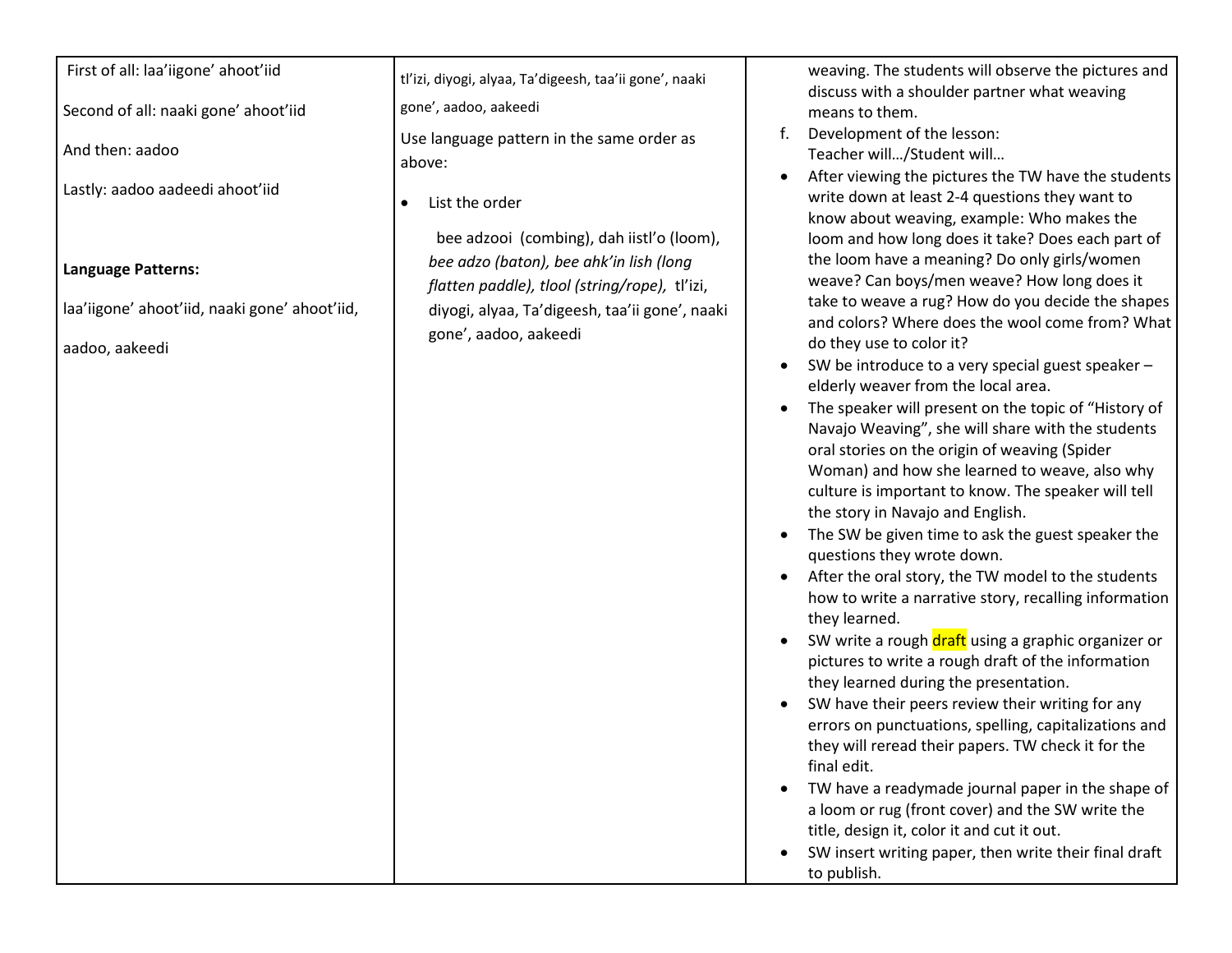|  | TW display the students work on the bulletin board<br>$\bullet$<br>for view.<br>Loom Activity: TW have the students construct a<br>loom using construction paper and tag board.<br>SW trace and cut out the pre-made patterns of the<br>loom, trace it on the construction paper and<br>assemble it on tag board. Then students will use a<br>pattern of a rug, to design a rug they are weaving<br>with crayons. SW label the weaving loom parts with<br>Navajo words.<br>Hands-on activity to construct a weaving loom. SW<br>use popsicle sticks to construct a loom, use yarn to<br>make the parts of the loom and weave a miniature<br>rug.<br>g. Closure exercise:<br>The students will make a collage of pictures that<br>learned about weaving, including the history and<br>the sacredness of the loom.<br>h. Method of assessment:<br>The students writing will be assessed using the<br>Writing Checklist to score the paper and through<br>observation, the teacher will use the<br>Communication Skills Rubrics for the class<br>discussion. The students weaving looms will be<br>graded using a rubric to check if it was properly<br>assembled, label in English and Navajo. |
|--|----------------------------------------------------------------------------------------------------------------------------------------------------------------------------------------------------------------------------------------------------------------------------------------------------------------------------------------------------------------------------------------------------------------------------------------------------------------------------------------------------------------------------------------------------------------------------------------------------------------------------------------------------------------------------------------------------------------------------------------------------------------------------------------------------------------------------------------------------------------------------------------------------------------------------------------------------------------------------------------------------------------------------------------------------------------------------------------------------------------------------------------------------------------------------------------------|
|  | Repeat words or phrases when learners are struggling with<br>speaking/pronunciation                                                                                                                                                                                                                                                                                                                                                                                                                                                                                                                                                                                                                                                                                                                                                                                                                                                                                                                                                                                                                                                                                                          |
|  | Na'ashjé'íí Asdzáá (Spider Woman), bee adzooi (combing), dah<br>iistl'o (loom), bee adzo (baton), bee ahk'in lish (long flatten<br>paddle), tlool (string/rope), tl'izi, diyogi, alyaa, Ta'digeesh, taa'ii<br>gone', naaki gone', aadoo, aakeedi                                                                                                                                                                                                                                                                                                                                                                                                                                                                                                                                                                                                                                                                                                                                                                                                                                                                                                                                             |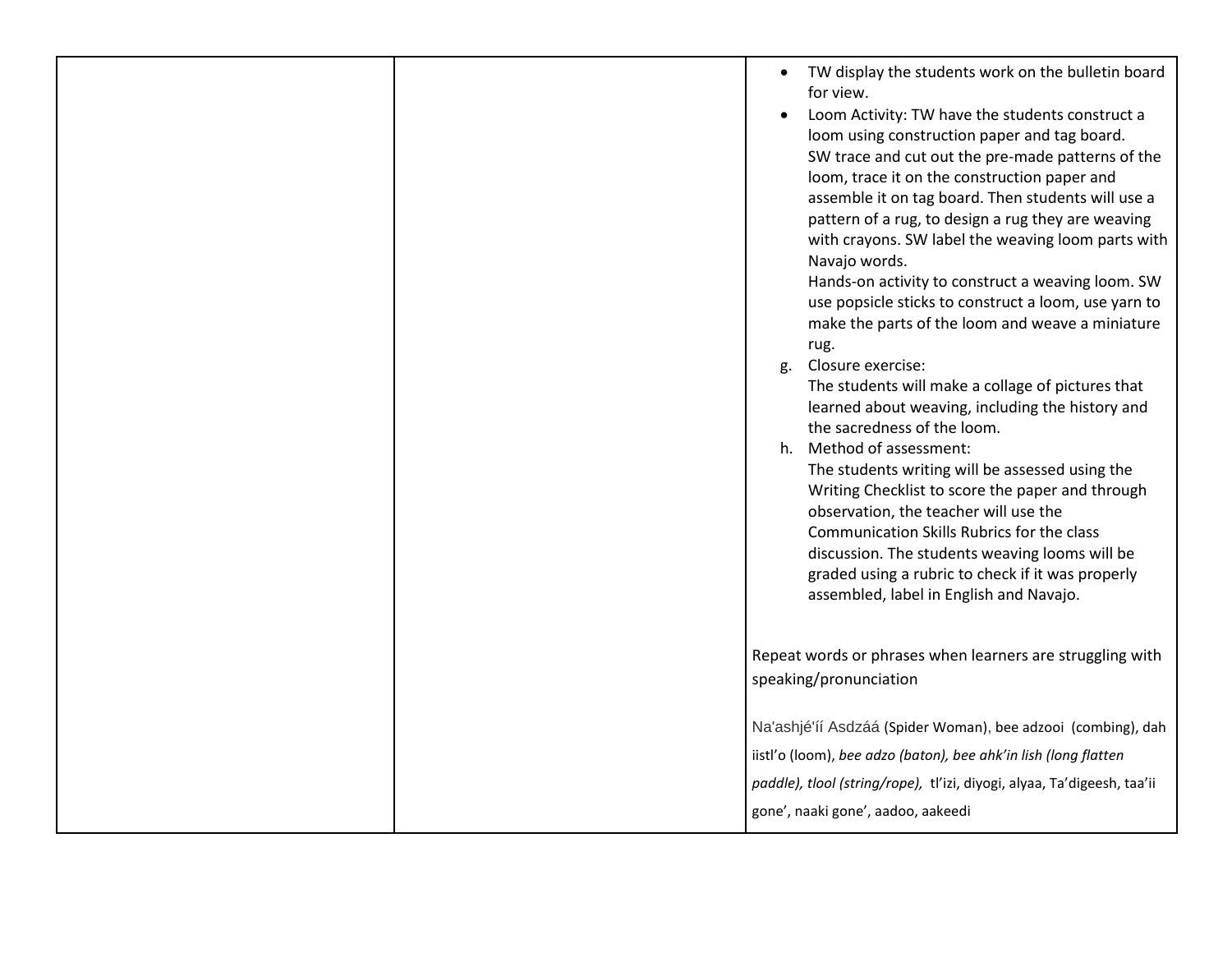#### Communication/Functional Use: \_\_\_

Check for learners' understanding and use of the words and phrases:

• List the strategy or activity to use to check for functional emergent (speak and use language learned) in **CONTEXT:**

Method of assessment:

The students writing will be assessed using the Writing Checklist to score the paper and through observation, the teacher will use the Communication Skills Rubrics for the class discussion. The students weaving looms will be graded using a rubric to check if it was properly assembled, label in English and Navajo.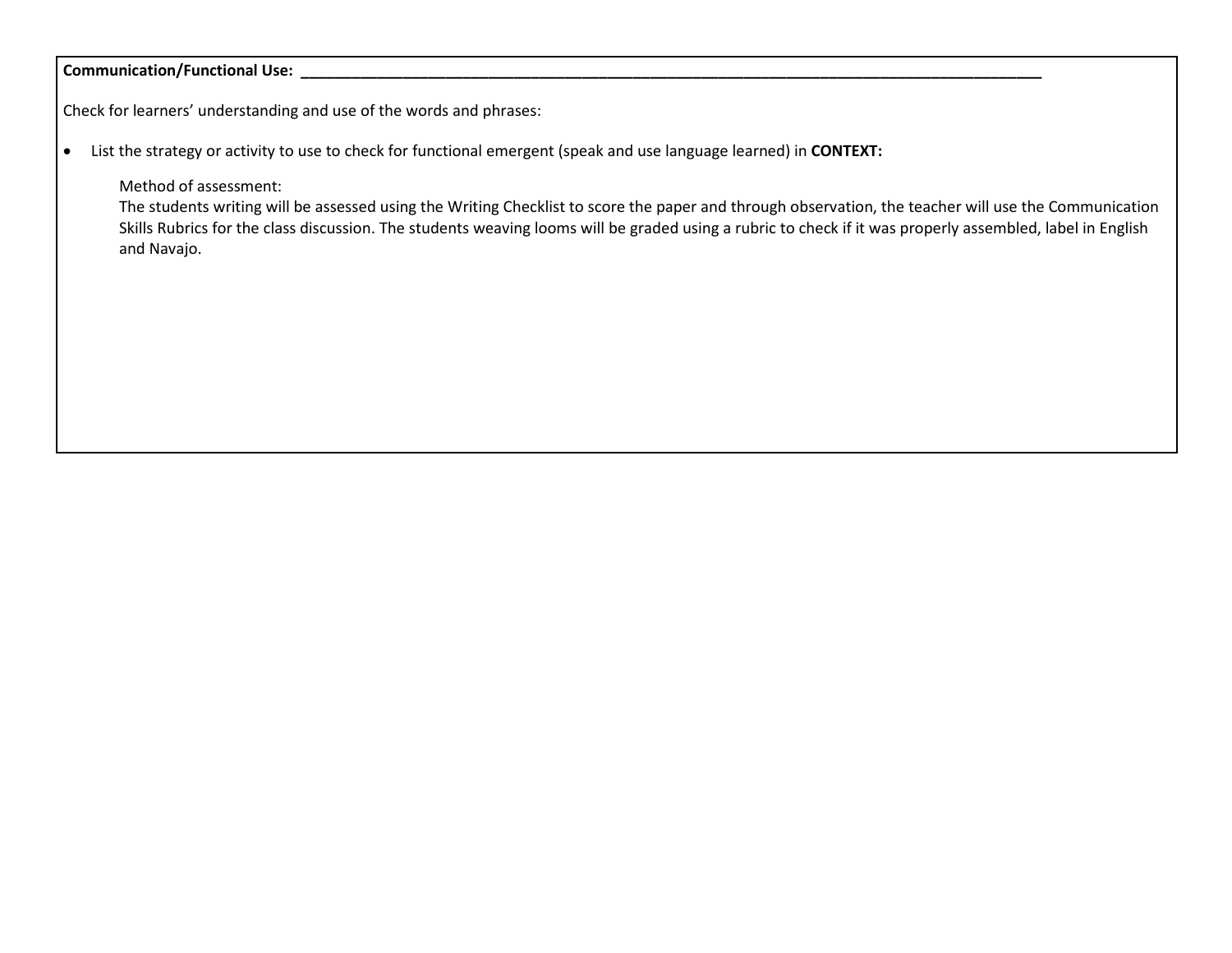## **Lesson 4: Beautiful Colors of grandma's rug**

What I want my students to learn from the lesson:

In this lesson the students will be able to identify at least 4 (four) types of plants used to dye the wool for a Navajo rug. In the process the students will illustrate and label the plants used for the dye on a poster board. The students will use hands-on experience in the process of making dyes. The students will complete a chart on the life cycle of a plant in accordance to the science standard and will construct a flower, labeling all the parts while integrating the art.

Curriculum standards addressed in this lesson:

## **Arizona State Science Standards:**

- **Concept 1: Characteristics of Organisms – Understand that basic structures in plants and animals serve a function**
	- PO 1. Identify the following as characteristics of living things: Growth and development
	- PO 2. Compare the following observable features of living things: Support – plant stems, tree trunks
- **Concept 2: Life Cycles** PO 1. Identify stages of human life (e.g., infancy, adolescence, adulthood)
- **Concept 3: Organisms and Environments** PO 1. Identify some plants and animals that exist in the local environment.

## **Arizona Reading Standards**

• **Reading Standards for Informational Text: Key Ideas and Details:**

Key Ideas and Details

1.RI.1 Ask and answer questions such as who, what , where, why and how about key details in a text.

Integration of Knowledge and Ideas

1.RI.7 Use the illustrations and details in a text to describe its key ideas.

## **Materials needed for the lessons:**

**Activity 1:**

- Book: Wisdom Weaver Bina'nitin Bidziilgo Atłóhí by: Jann A. Johnson Time Among The Navajo Traditional Life ways on the Reservation by: Kathy Eckles Hooker
- Plastic bags quart size
- Drawing paper/construction paper
- Crayons/pencils
- Yarn
- Pictures of plants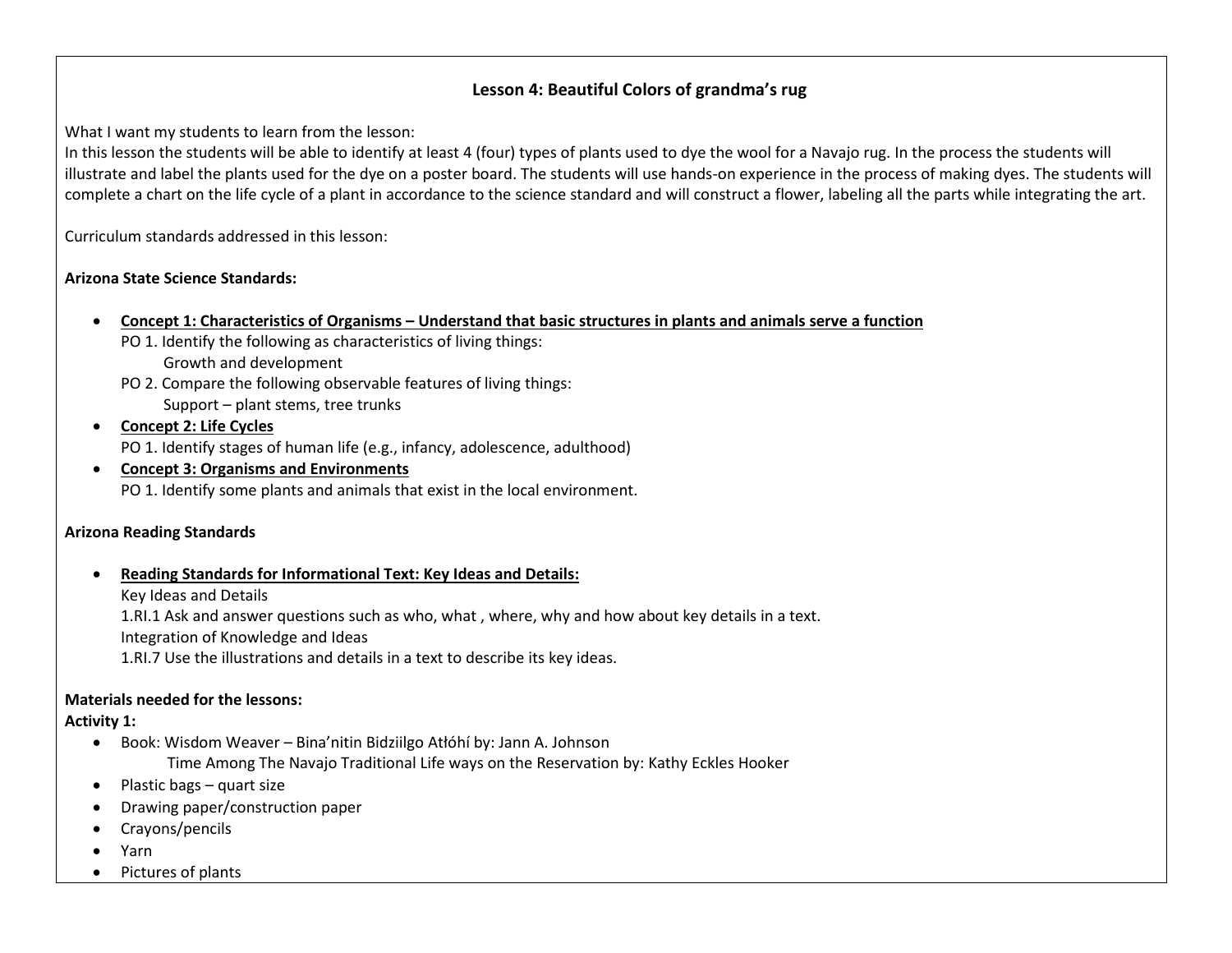• Plants – Sagebrush/dye color: yellow, Juniper tree (use twigs, berries)/dye color: Yellow green, Navajo Tea (use twigs and flowers)/dye color: gold, Prickly Pear cactus (use juice from cactus)/dye color: rose.

**Activity 2:**

- Dyeing material to make colors: Turmeric, Paprika, Cayenne Pepper, Cocoa Powder, Dry Mustard, Instant Coffee
- Cotton swabs
- Stryo foam cups
- Tag board paper
- Book: Goat in the Rug, by: Charles Blood and Martin Link Songs from the loom – A Navajo Girl Learns to weave, By: Monty Roessel

## **Activity 3**

- Science book: Scott Foresman Science
- 8 (eight) flowers
- Yarn assortment of colors
- Tag board or card board
- **Scissors**
- Pencils
- Art sand and glitter
- Model pictures of Parts of a Plant

Preparation of the environment:

a. seating arrangement: The students are seated in cooperative groups of four and are seated according to academic needs. The students with special needs and those that are struggling with academic and language needs will be seated near the teacher's teaching proximity and will be paired with a study buddy. During the lesson the students will work in small groups to complete the lesson on wool dyeing and plant life cycle.

Lesson description

- a. The lesson will be introduced by having an open discussion of weaving through the showing of pictures and the reading of the story "Wisdom Weaver – Bina'nitin Bidziilgo Atłóhí "by: Jann A. Johnson. For one of the lessons there will be a guest speaker who is an elderly weaver from the community demonstrating the art of wool dyeing, she will is a fluent speaker in both English and Navajo.
- b. Development of the lesson:

Teacher will/Student will…

- **Activity 1**
- *What types of plants are used to dye wool?*
- TW read the story "Wisdom Weaver Bina'nitin Bidziilgo Atłóhí " to introduce the lesson.
- TW will ask the following comprehension questions during the reading:
	- a. Do you have a family member that weaves? (a mom, grandmother)
	- b. Why is the sheep important for weaving?
	- c. Do you know what types of plants are used in the dyeing process to make the colors?
	- d. What kinds of tools are used to weave? Can you name at least one?
	- e. Would you like to learn to weave? Why?
	- f. Can rugs be a resource to the family?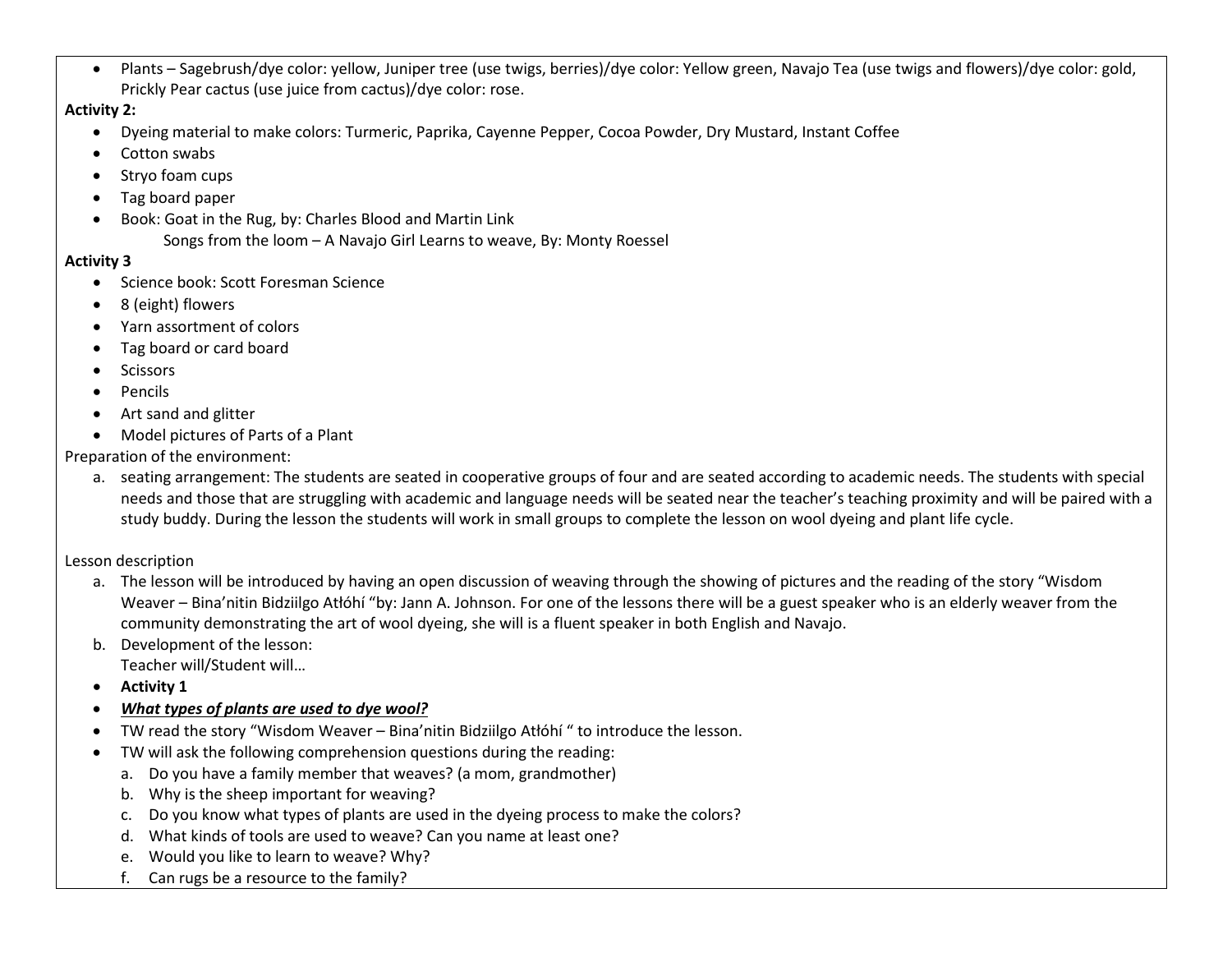- TW have a guest speaker visit the classroom to demonstrate the art and process of wool dyeing. The speaker will bring in a few examples of plants used, and show the students how to dye the wool from a sheep. Also show the students the how the store brought wool looks and feels like compared to the natural process wool.
- Wool dyeing process (demonstration by guest speaker)
	- a. The demonstrator will show the students the wool taken from a sheep, 100% wool.
	- b. For the safety of the students, the demonstrator will have the wool dyed from the plants but the TW show the students a video of the demonstrator dyeing the wool. The following is the process of the dyeing of the wool.
	- c. The demonstrator uses hot water, puts the natural plants in and lets it boil. Afterwards lets the color sets and strains the colored water. For example, when you take the Sagebrush – you will need 3 (three) pounds of leaves and twigs, this will make the color yellow.
	- d. She puts the wool into the water mixture and will continue to let it boil.
	- e. Then will check it when it is the right color she will remove the wool and hang it up for a few minutes. Then gently squeeze it out and let it drip dry.
- TW and demonstrator will take the students on a nature walk. They will take a nature walk to a location where the plants can be found.
- The SW collect the four specific plants using the printed pictures as a guide and put them in a plastic bag. The teacher and demonstrator will assist the students to make sure they are collecting the correct plant.
- The TW along with the demonstrator will model how to put the plant chart together on the poster board.
- The SW construct a plant chart using the model as a guide, draw a picture of a rug on the middle. They will put all four plants on the board and use the yarn to identify the color that it matches to on the rug. The SW label each plant by writing the name of the plant in Navajo and English, and the color that it makes.
- **Activity 2**
- *We do it – Natural Dye Activity*
- The TW read a story previously read, "Goat in the Rug" placing emphasis on how Glenna Mae uses the dye to make the colors on her rug.
- TW provide the following dye material for the use in activity 2.
	- a. Turmeric (yellow)
	- b. Paprika (red-brown)
	- c. Cayenne Pepper (red)
	- d. Cocoa powder (beige)
	- e. Dry Mustard (pale green)
	- f. Instant coffee (brown)
- The TW place a set of cups containing the dye material prefilled with warm water.
- The TW have the students recall how the guest speaker used the natural plants to dye the wool and today they will use store bought items to recreate the process.
- The SW use a cotton swab to check the color of the dye, then they will place the swab in the solution and using the test strip of paper to draw a line to check the color of the dye.
- The SW work with their cooperative group and each SW create a rug design on the tag board using the dye material and cotton swab to paint designs of a rug.
- *Activity 3*
- *Parts of a Plant*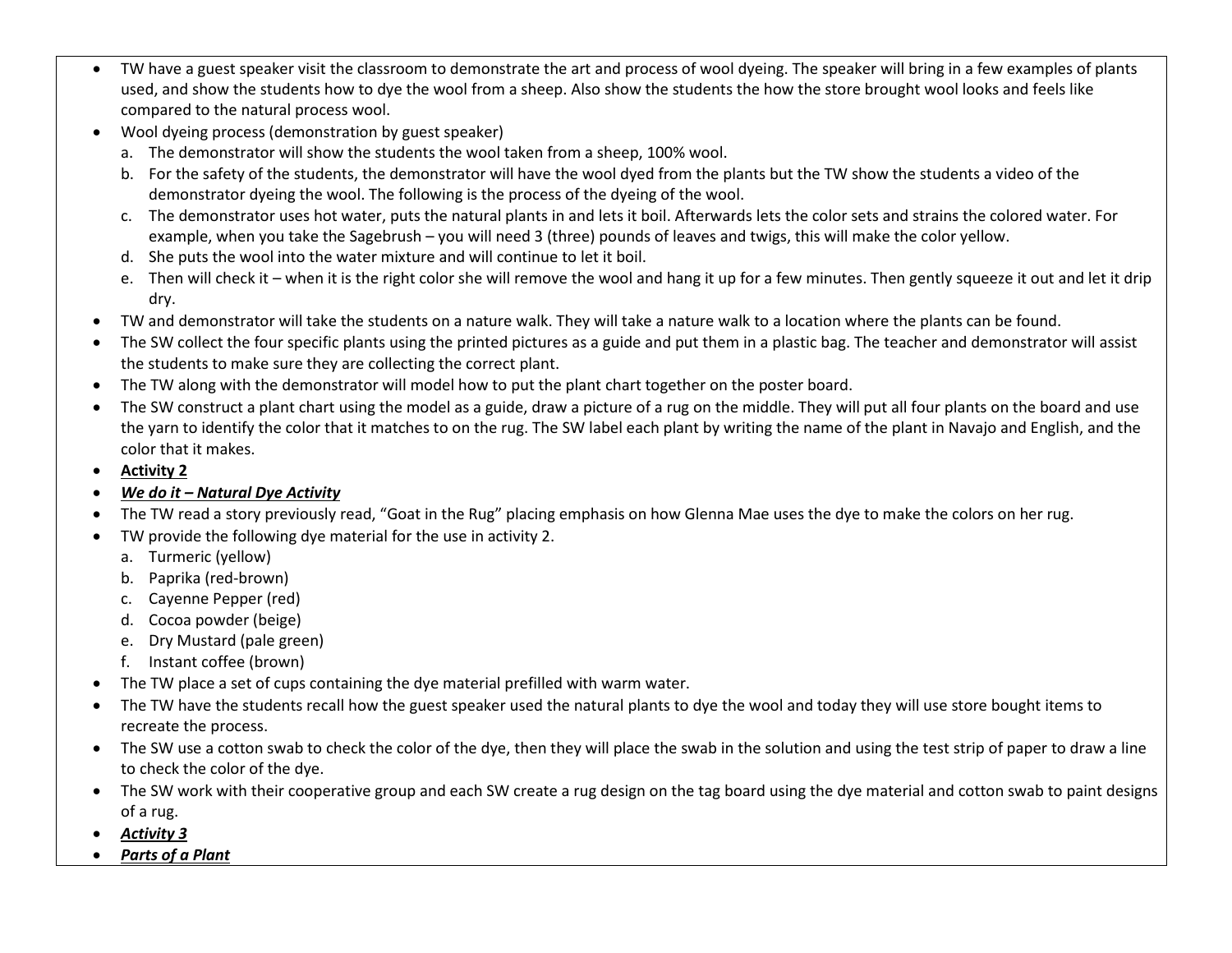- The SW comprehend the growth of a plant, pollination, and life cycle of a flowering plant through the illustration of the plant cycle. The SW construct a flower using yarn to label the parts of a plant.
- The TW introduce the lesson by having the students watch a video on plants and their habitats. After the video, the TW distribute live flowers to each group (the flowers will still have their roots intact). The SW have a discussion on the live flowers. They will name the parts of the plant in Navajo.
- The TW ask the students the following questions:
	- a. How do plants live in their habitats
	- b. What do flowers need to grow?
	- c. What are roots and leaves?
	- d. How do parts of a plant help it live in its habitat?
- The TW will use a "KWL" graphic organizer to introduce the vocabulary (roots, stem, leaves, petals, pollen).
- SW work with a partner to discuss the parts of a plant.
- The SW work on a "Parts of a Plant" activity. The TW model had to do the activity.
- The SW cut out the pattern of a plant, glue the parts to a tag board, use a yarn to label the parts of the plant. SW write the names of the plant in Navajo.
	- a. Pattern of parts of a plant cut it out
	- b. Glue the plant parts to the tag board (stem, root, leaves, petals) and label it with the yarn and use a marker to write the name to the parts.
	- c. SW use sand art to show the dirt and color/or use glitter on the flower parts.

# Closure exercise:

The TW close the lesson by having the cooperative groups share their experience of the "Nature Walk" and what they learned from the guest speaker and share their poster with the class.

Methods of assessment:

Activity 1: The TW assess the students by having them complete a graphic organizer "Plant Log" to record the following: Photo of plant, plant name, color of dye, and indicate the part used from the plant to dye (i.e., flower, stems, twigs, roots and bark). The other assessment will is completed during the group construction of the poster board "Parts of a Plant".

Activity 2: The TW assess the students through the design of the rug using the dye colors.

Activity 3: The SW take the assessment test for the lesson and through the observation of constructing their parts of a plant.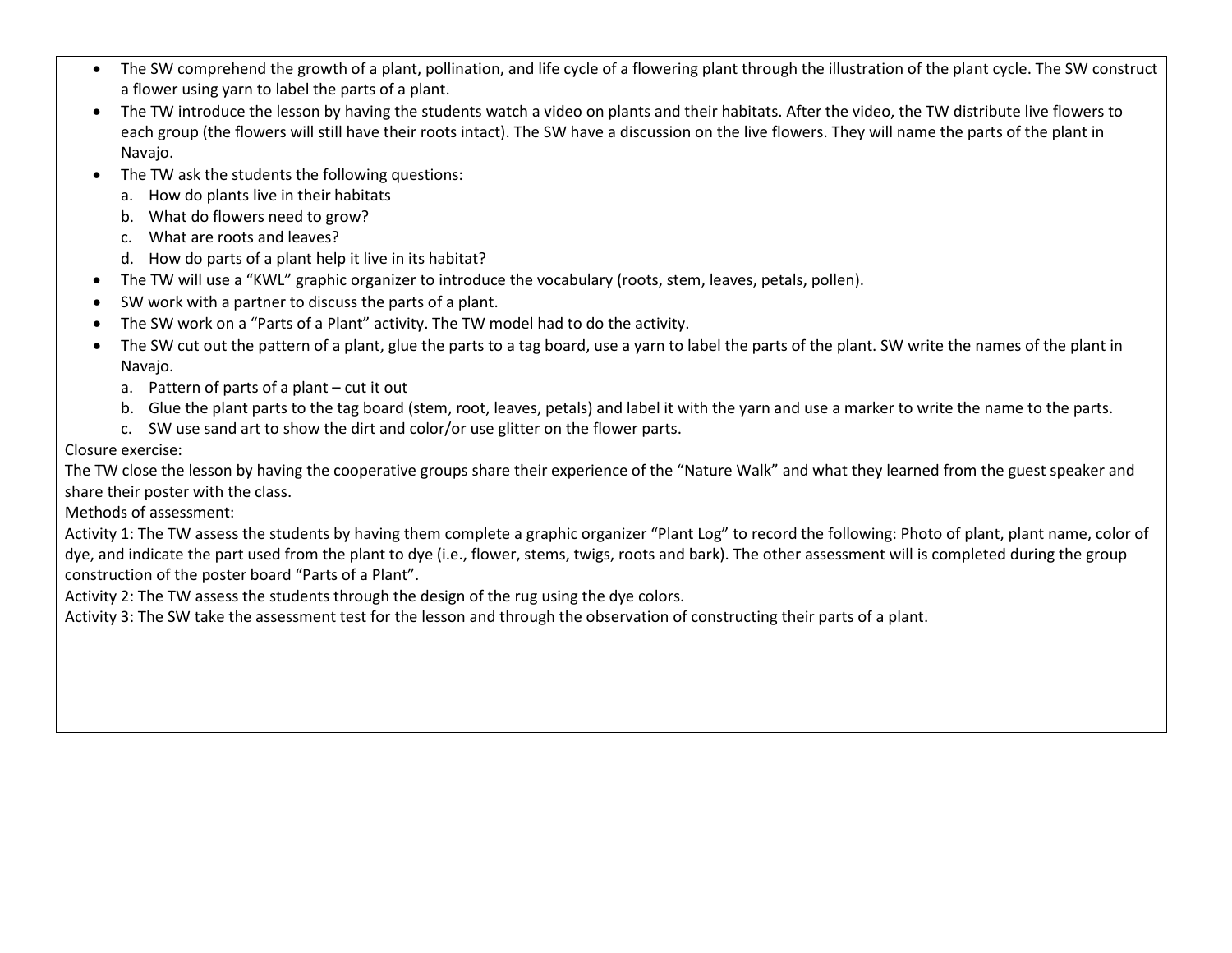## Name(s): \_\_\_\_\_\_\_Virgilyn Shirley and Tina Zonnie \_\_\_\_\_\_\_\_\_\_\_\_\_\_\_\_\_\_\_\_\_\_\_\_\_\_\_\_\_\_\_\_

| identify parts of a plants and colors in Navajo                                                                                                                                                                                                                                                                                                              | Select the CONTEXT where the words and phrases will be used in which meaning is situated for real purposes:                                                                                                                                                                                                                                                                                                                                                               | SWBAT listen and ask questions about story                                                                                                                                                                                                                                                                                                                                                                                                                                                                                                                                                                                                        |
|--------------------------------------------------------------------------------------------------------------------------------------------------------------------------------------------------------------------------------------------------------------------------------------------------------------------------------------------------------------|---------------------------------------------------------------------------------------------------------------------------------------------------------------------------------------------------------------------------------------------------------------------------------------------------------------------------------------------------------------------------------------------------------------------------------------------------------------------------|---------------------------------------------------------------------------------------------------------------------------------------------------------------------------------------------------------------------------------------------------------------------------------------------------------------------------------------------------------------------------------------------------------------------------------------------------------------------------------------------------------------------------------------------------------------------------------------------------------------------------------------------------|
| LESSON 4                                                                                                                                                                                                                                                                                                                                                     |                                                                                                                                                                                                                                                                                                                                                                                                                                                                           |                                                                                                                                                                                                                                                                                                                                                                                                                                                                                                                                                                                                                                                   |
| Set the environment for language learning:                                                                                                                                                                                                                                                                                                                   |                                                                                                                                                                                                                                                                                                                                                                                                                                                                           |                                                                                                                                                                                                                                                                                                                                                                                                                                                                                                                                                                                                                                                   |
| List how you plan to organize the learners:<br>$\bullet$                                                                                                                                                                                                                                                                                                     |                                                                                                                                                                                                                                                                                                                                                                                                                                                                           |                                                                                                                                                                                                                                                                                                                                                                                                                                                                                                                                                                                                                                                   |
| Introduce words and phrases students will                                                                                                                                                                                                                                                                                                                    | Demonstrate/Model for understanding (provide                                                                                                                                                                                                                                                                                                                                                                                                                              | Interaction (language learning practice):                                                                                                                                                                                                                                                                                                                                                                                                                                                                                                                                                                                                         |
| learn:<br>Say words/phrases at least 4 times while<br>learners only LISTEN:                                                                                                                                                                                                                                                                                  | the visual):<br>Show what each word or phrase means;<br>encourage learners to repeat words and phrases:                                                                                                                                                                                                                                                                                                                                                                   | Learners say and use the words and phrases with you<br>and/or other learners:                                                                                                                                                                                                                                                                                                                                                                                                                                                                                                                                                                     |
| Label the parts of a plant.                                                                                                                                                                                                                                                                                                                                  | List what strategies or activities to use:                                                                                                                                                                                                                                                                                                                                                                                                                                | List one of the above Interaction strategy or activity to give<br>more practice:                                                                                                                                                                                                                                                                                                                                                                                                                                                                                                                                                                  |
| ch'il bílátah hózhóón (flower), bikétł'óól<br>(root/stem), tsin bigaan (twigs), azhijh (bark),<br>tsin bit'aa (leaves/ petals), tádídíín (pollen).<br>łitso (yellow), łichíí' (red), <i>yishtł'izh/dibéłchí'í</i><br>(red-brown), dinootl'izh (pale green),<br>tó sidoh (hot water), yiłbéézh (boil)<br>Repeat words and phrases in the<br>same order Words: | 1. Open discussion of weaving through the<br>showing of pictures and the reading of the<br>story "Wisdom Weaver - Bina'nitin Bidziilgo<br>Atłóhí" by: Jann A. Johnson.<br>2. A guest speaker demonstrating the art of<br>wool dyeing, a fluent speaker in both English<br>and Navajo (show video of dyeing wool)<br>3. Show life cycle of a flowering plant<br>Present each word and phrase in the same order<br>as provided in the listening stage:<br>4. List the order | Lesson 4: Beautiful Colors of Grandma's Rug<br>What I want my students to learn from the lesson:<br>In this lesson the students will be able to identify at least 4 (four)<br>types of plants used to dye the wool for a Navajo rug. In the<br>process the students will illustrate and label the plants used for<br>the dye on a poster board. The students will use hands-on<br>experience in the process of making dyes. The students will<br>complete a chart on the life cycle of a plant in accordance to the<br>science standard and will construct a flower, labeling all the parts<br>while integrating the art.<br>Write the procedure: |
| <b>Phrases:</b><br>díj' ei ch'il bílátah hózhóón (flower) woolya                                                                                                                                                                                                                                                                                             | díj' ei ch'il bílátah hózhóón (flower) woolya<br>díj' ei bikétł'óól (root/stem) woolya                                                                                                                                                                                                                                                                                                                                                                                    | <b>Lesson description</b><br>The lesson will be introduced by having an open<br>C.<br>discussion of weaving through the showing of<br>picturesand the reading of the story "Wisdom Weaver -<br>Bina'nitin Bidziilgo Atłóhí" by: Jann A. Johnson. For one of<br>the lessons there will be a guest speaker who is an                                                                                                                                                                                                                                                                                                                                |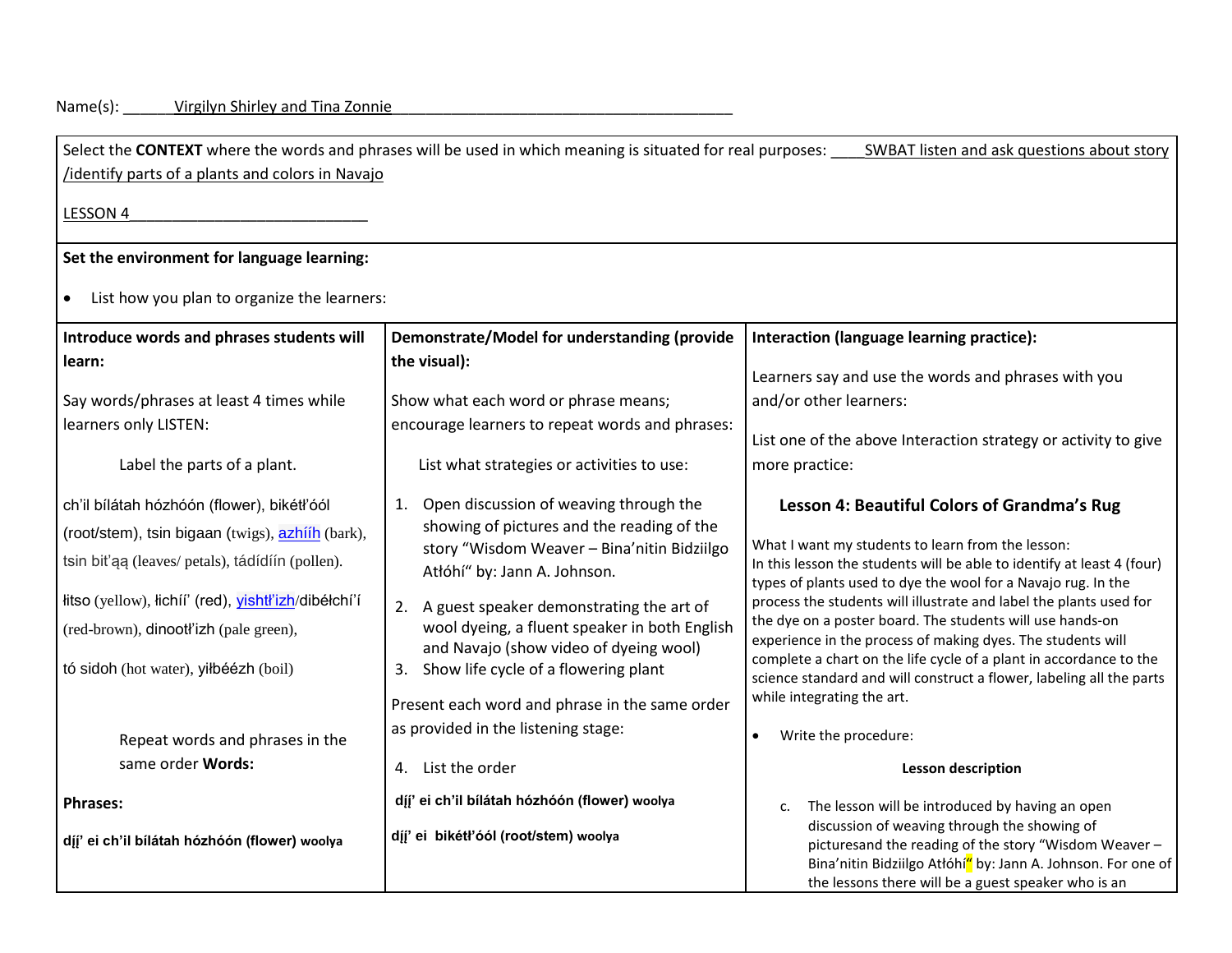|  |  | díj' ei bikétł'óól (root/stem) woolya |  |
|--|--|---------------------------------------|--|
|--|--|---------------------------------------|--|

**d�́ �́ ' ei tsin bigaan (twigs) woolya**

**d�́ �́ ' ei [azhííh](https://glosbe.com/nv/en/azh%C3%AD%C3%ADh) (bark**) **woolya**

**d�́ �́ ' ei tsin bit'ąą (leaves/ petals) woolya**

d�́ �́ ' ei tádídíín (pollen) woolya

## **Language Patterns:**

**d�́ �́ ' ei ch'il bílátah hózhóón (flower) át'é**

**d�́ �́ ' ei bikétł'óól (root/stem) át'é**

**d�́ �́ ' ei tsin bigaan (twigs) át'é**

**d�́ �́ ' ei [azhííh](https://glosbe.com/nv/en/azh%C3%AD%C3%ADh) (bark**) **át'é**

**d�́ �́ ' ei tsin bit'ąą (leaves/ petals) át'é**

**d�́ �́ ' ei tsin bigaan (twigs) woolya**

**d�́ �́ ' ei [azhííh](https://glosbe.com/nv/en/azh%C3%AD%C3%ADh) (bark**) **woolya**

**d�́ �́ ' ei tsin bit'ąą (leaves/ petals) woolya**

**d�́ �́ ' ei tádídíín (pollen) woolya**

Use language pattern in the same order as above:

5. List the order

ch'il bílátah hózhóón (flower), bikétł'óól (root/stem), tsin bigaan (twigs), [azhííh](https://glosbe.com/nv/en/azh%C3%AD%C3%ADh) (bark), tsin bit'ąą (leaves/ petals), tádídíín (pollen).

łitso (yellow), łichíí' (red), [yishtł'izh](https://glosbe.com/nv/en/yisht%C5%82%CA%BCizh)/dibéłchí'í (redbrown), dinootł'izh (pale green),

tó sidoh (hot water), yiłbéézh (boil)

elderly weaver from the community demonstrating the art of wool dyeing, she will is a fluent speaker in both English and Navajo.

- d. Development of the lesson: Teacher will/Student will…
- **Activity 1**
- *What types of plants are used to dye wool?*
- TW read the story "Wisdom Weaver Bina'nitin Bidziilgo Atłóhí " to introduce the lesson.
- TW will ask the following comprehension questions during the reading:
	- g. Do you have a family member that weaves? (a mom, grandmother)
	- h. Why is the sheep important for weaving?
	- i. Do you know what types of plants are used in the dyeing process to make the colors?
	- j. What kinds of tools are used to weave? Can you name at least one?
	- k. Would you like to learn to weave? Why?
	- l. Can rugs be a resource to the family?
- TW have a guest speaker visit the classroom to demonstrate the art and process of wool dyeing. The speaker will bring in a few examples of plants used, and show the students how to dye the wool from a sheep. Also show the students the how the store brought wool looks and feels like compared to the natural process wool.
- Wool dyeing process (demonstration by guest speaker)
	- f. The demonstrator will show the students the wool taken from a sheep, 100% wool.
	- g. For the safety of the students, the demonstrator will have the wool dyed from the plants but the TW show the students a video of the demonstrator dyeing the wool. The following is the process of the dyeing of the wool.
	- h. The demonstrator uses hot water, puts the natural plants in and lets it boil. Afterwards lets the color sets and strains the colored water. For example, when you take the Sagebrush – you will need 3 (three) pounds of leaves and twigs, this will make the color yellow.
	- i. She puts the wool into the water mixture and will continue to let it boil.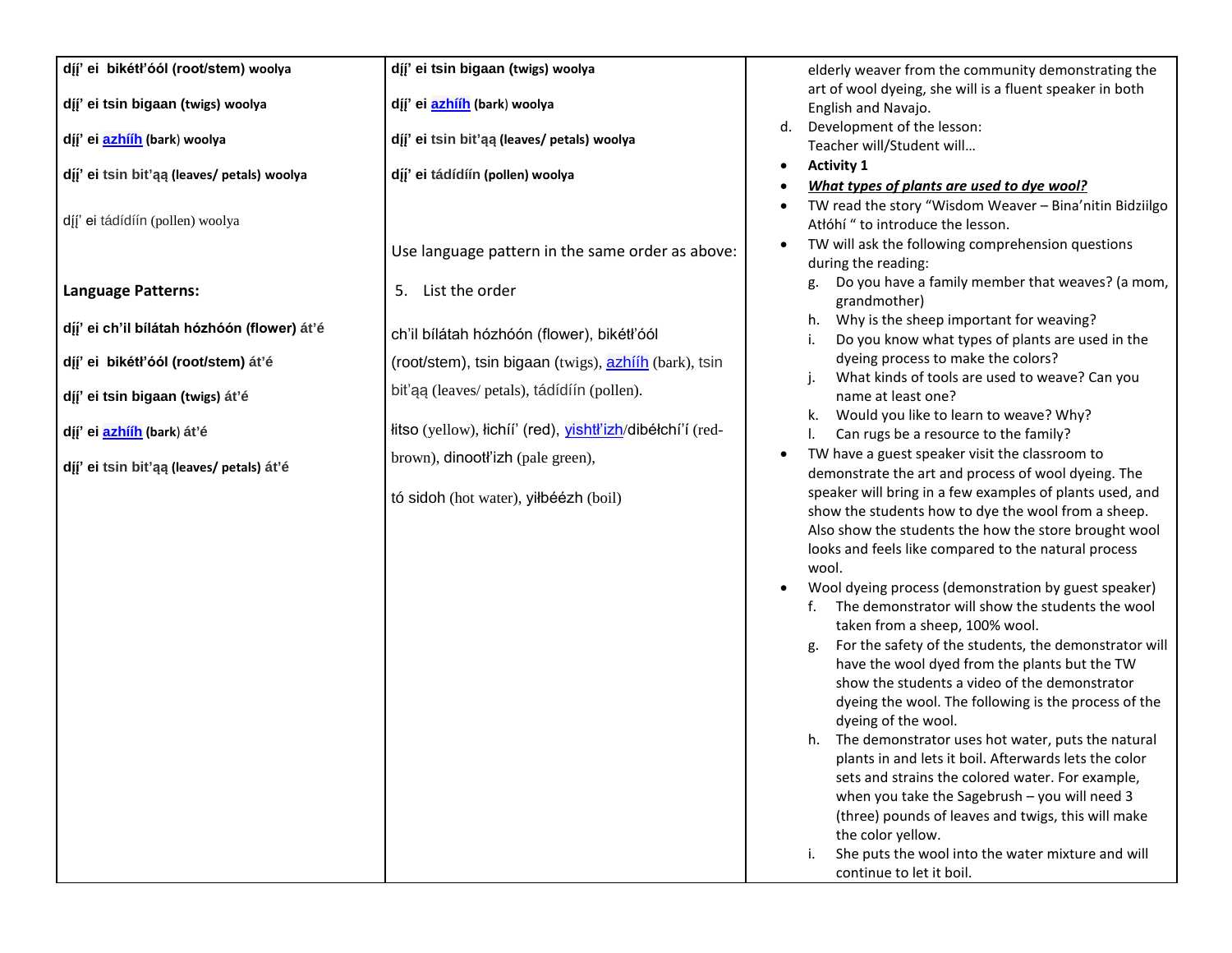|  | Then will check it $-$ when it is the right color she will<br>remove the wool and hang it up for a few minutes.<br>Then gently squeeze it out and let it drip dry.<br>TW and demonstrator will take the students on a nature<br>walk. They will take a nature walk to a location where the<br>plants can be found.<br>The SW collect the four specific plants using the printed<br>pictures as a guide and put them in a plastic bag. The<br>teacher and demonstrator will assist the students to<br>make sure they are collecting the correct plant.<br>The TW along with the demonstrator will model how to<br>put the plant chart together on the poster board.<br>The SW construct a plant chart using the model as a<br>guide, draw a picture of a rug on the middle. They will<br>put all four plants on the board and use the yarn to<br>identify the color that it matches to on the rug. The SW<br>label each plant by writing the name of the plant in<br>Navajo and English, and the color that it makes.<br><b>Activity 2</b><br>We do it - Natural Dye Activity<br>The TW read a story previously read, "Goat in the Rug"<br>placing emphasis on how Glenna Mae uses the dye to<br>make the colors on her rug.<br>TW provide the following dye material for the use in<br>activity 2.<br>g. Turmeric (yellow)<br>Paprika (red-brown)<br>h.<br>Cayenne Pepper (red)<br>i.<br>Cocoa powder (beige)<br>Dry Mustard (pale green)<br>k.<br>Instant coffee (brown)<br>The TW place a set of cups containing the dye material<br>prefilled with warm water.<br>The TW have the students recall how the guest speaker<br>used the natural plants to dye the wool and today they<br>will use store bought items to recreate the process.<br>The SW use a cotton swab to check the color of the dye,<br>then they will place the swab in the solution and using |
|--|--------------------------------------------------------------------------------------------------------------------------------------------------------------------------------------------------------------------------------------------------------------------------------------------------------------------------------------------------------------------------------------------------------------------------------------------------------------------------------------------------------------------------------------------------------------------------------------------------------------------------------------------------------------------------------------------------------------------------------------------------------------------------------------------------------------------------------------------------------------------------------------------------------------------------------------------------------------------------------------------------------------------------------------------------------------------------------------------------------------------------------------------------------------------------------------------------------------------------------------------------------------------------------------------------------------------------------------------------------------------------------------------------------------------------------------------------------------------------------------------------------------------------------------------------------------------------------------------------------------------------------------------------------------------------------------------------------------------------------------------------------------------------------------------------------------------------------------------------------------------|
|  |                                                                                                                                                                                                                                                                                                                                                                                                                                                                                                                                                                                                                                                                                                                                                                                                                                                                                                                                                                                                                                                                                                                                                                                                                                                                                                                                                                                                                                                                                                                                                                                                                                                                                                                                                                                                                                                                    |
|  |                                                                                                                                                                                                                                                                                                                                                                                                                                                                                                                                                                                                                                                                                                                                                                                                                                                                                                                                                                                                                                                                                                                                                                                                                                                                                                                                                                                                                                                                                                                                                                                                                                                                                                                                                                                                                                                                    |
|  | the test strip of paper to draw a line to check the color of<br>the dye.                                                                                                                                                                                                                                                                                                                                                                                                                                                                                                                                                                                                                                                                                                                                                                                                                                                                                                                                                                                                                                                                                                                                                                                                                                                                                                                                                                                                                                                                                                                                                                                                                                                                                                                                                                                           |
|  | The SW work with their cooperative group and each SW                                                                                                                                                                                                                                                                                                                                                                                                                                                                                                                                                                                                                                                                                                                                                                                                                                                                                                                                                                                                                                                                                                                                                                                                                                                                                                                                                                                                                                                                                                                                                                                                                                                                                                                                                                                                               |
|  | create a rug design on the tag board using the dye                                                                                                                                                                                                                                                                                                                                                                                                                                                                                                                                                                                                                                                                                                                                                                                                                                                                                                                                                                                                                                                                                                                                                                                                                                                                                                                                                                                                                                                                                                                                                                                                                                                                                                                                                                                                                 |
|  | material and cotton swab to paint designs of a rug.                                                                                                                                                                                                                                                                                                                                                                                                                                                                                                                                                                                                                                                                                                                                                                                                                                                                                                                                                                                                                                                                                                                                                                                                                                                                                                                                                                                                                                                                                                                                                                                                                                                                                                                                                                                                                |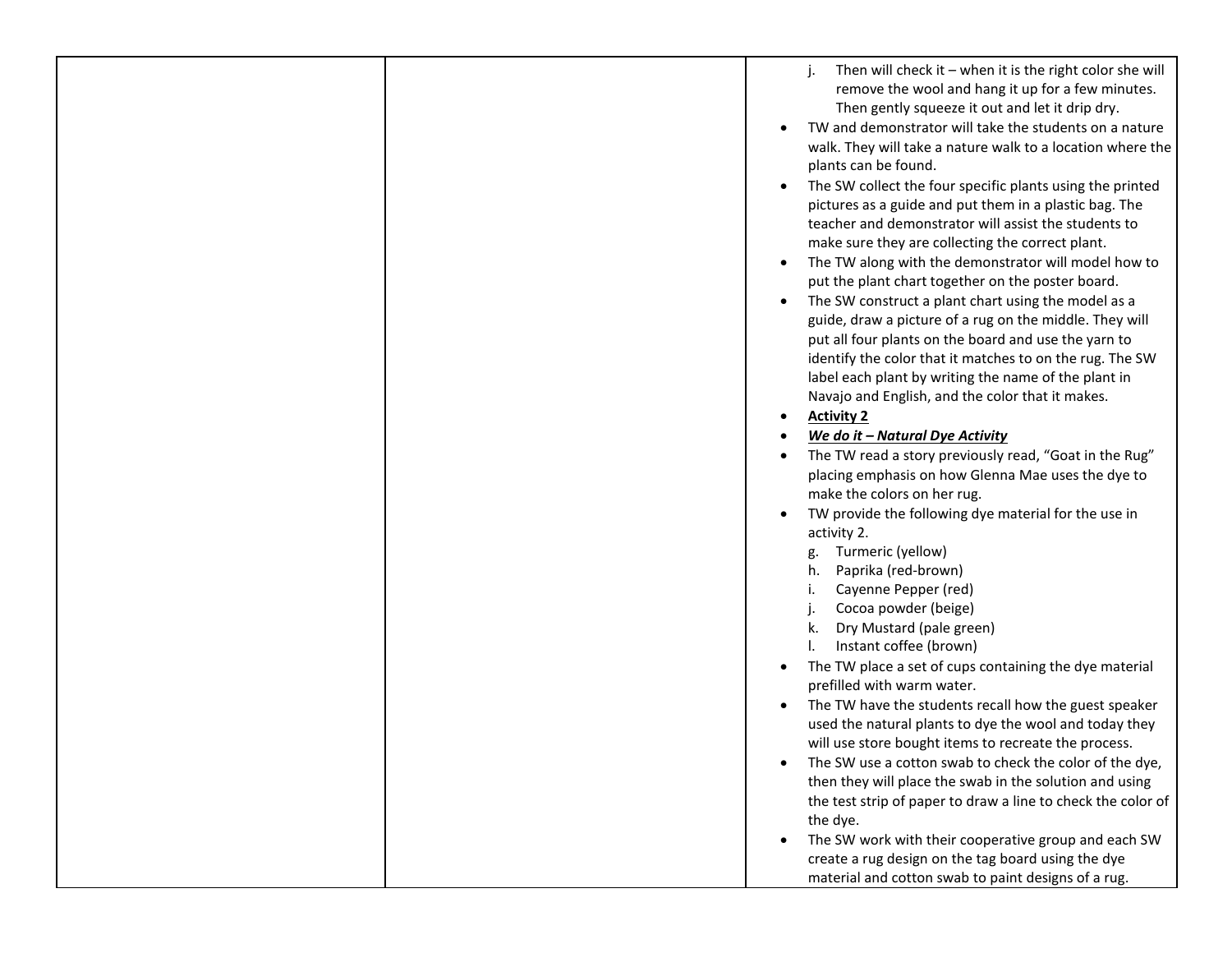|  | <b>Activity 3</b><br>$\bullet$                                          |
|--|-------------------------------------------------------------------------|
|  | <b>Parts of a Plant</b><br>$\bullet$                                    |
|  | The SW comprehend the growth of a plant, pollination,<br>$\bullet$      |
|  | and life cycle of a flowering plant through the illustration            |
|  | of the plant cycle. The SW construct a flower using yarn                |
|  | to label the parts of a plant.                                          |
|  | The TW introduce the lesson by having the students<br>$\bullet$         |
|  | watch a video on plants and their habitats. After the                   |
|  | video, the TW distribute live flowers to each group (the                |
|  | flowers will still have their roots intact). The SW have a              |
|  | discussion on the live flowers. They will name the parts                |
|  | of the plant in Navajo.                                                 |
|  | The TW ask the students the following questions:                        |
|  | e. How do plants live in their habitats                                 |
|  | What do flowers need to grow?<br>f.                                     |
|  | What are roots and leaves?<br>g.                                        |
|  | h. How do parts of a plant help it live in its habitat?                 |
|  |                                                                         |
|  | The TW will use a "KWL" graphic organizer to introduce<br>$\bullet$     |
|  | the vocabulary (roots, stem, leaves, petals, pollen).                   |
|  | SW work with a partner to discuss the parts of a plant.<br>$\bullet$    |
|  | The SW work on a "Parts of a Plant" activity. The TW                    |
|  | model had to do the activity.                                           |
|  | The SW cut out the pattern of a plant, glue the parts to a<br>$\bullet$ |
|  | tag board, use a yarn to label the parts of the plant. SW               |
|  | write the names of the plant in Navajo.                                 |
|  | d. Pattern of parts of a plant - cut it out                             |
|  | e. Glue the plant parts to the tag board (stem, root,                   |
|  | leaves, petals) and label it with the yarn and use a                    |
|  | marker to write the name to the parts.                                  |
|  | f. SW use sand art to show the dirt and color/or use                    |
|  | glitter on the flower parts.                                            |
|  | Closure exercise:                                                       |
|  | The TW close the lesson by having the cooperative groups share          |
|  | their experience of the "Nature Walk" and what they learned             |
|  | from the guest speaker and share their poster with the class.           |
|  | Methods of assessment:                                                  |
|  | Activity 1: The TW assess the students by having them complete a        |
|  | graphic organizer "Plant Log" to record the following: Photo of         |
|  | plant, plant name, color of dye, and indicate the part used from        |
|  | the plant to dye (i.e., flower, stems, twigs, roots and bark). The      |
|  | other assessment will is completed during the group construction        |
|  | of the poster board "Parts of a Plant".                                 |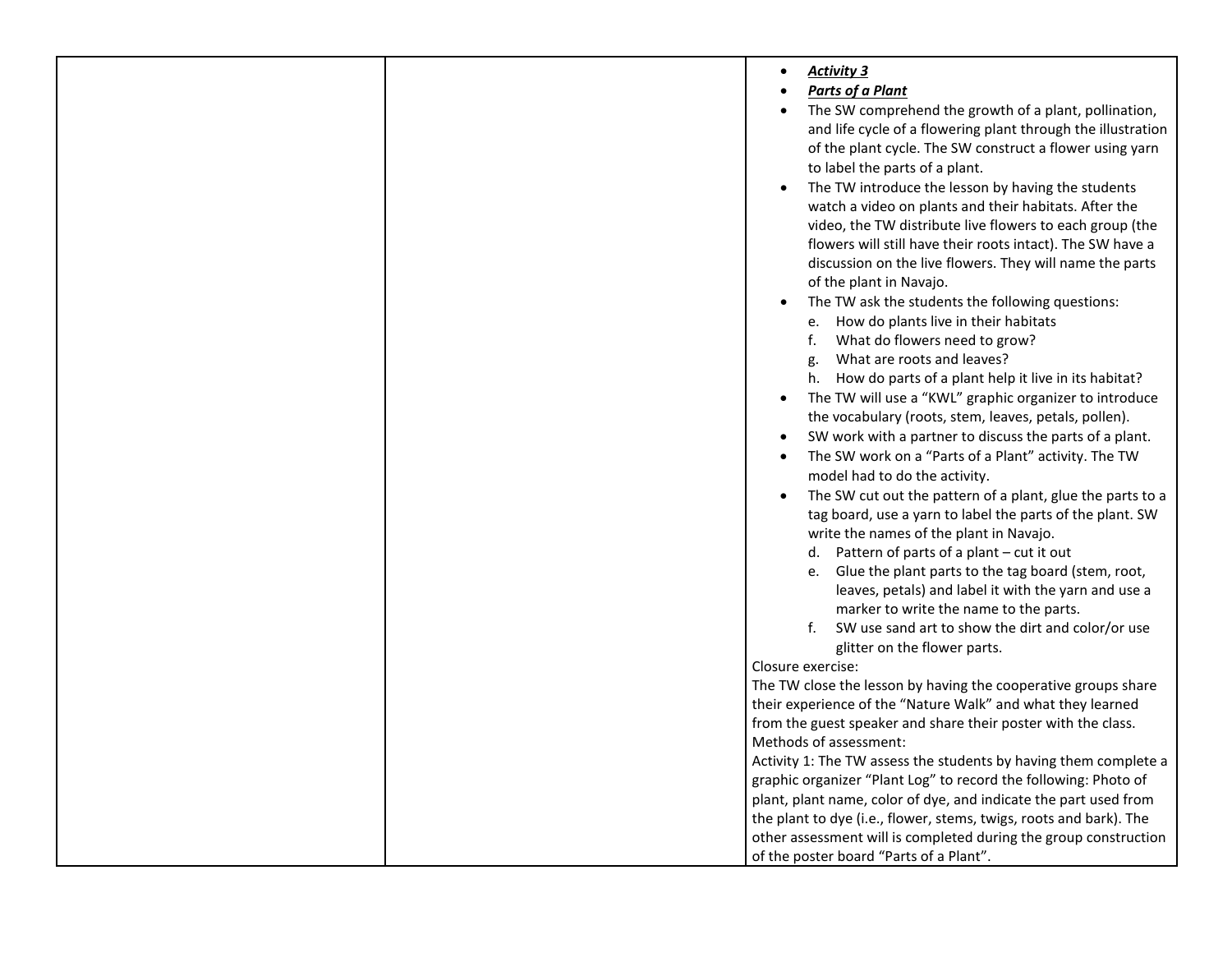|                                      | Activity 2: The TW assess the students through the design of the<br>rug using the dye colors.<br>Activity 3: The SW take the assessment test for the lesson and<br>through the observation of constructing their parts of a plant. |
|--------------------------------------|------------------------------------------------------------------------------------------------------------------------------------------------------------------------------------------------------------------------------------|
|                                      | Repeat words or phrases when learners are struggling with<br>speaking/pronunciation                                                                                                                                                |
|                                      |                                                                                                                                                                                                                                    |
|                                      |                                                                                                                                                                                                                                    |
|                                      |                                                                                                                                                                                                                                    |
| <b>Communication/Functional Use:</b> |                                                                                                                                                                                                                                    |

Check for learners' understanding and use of the words and phrases:

• List the strategy or activity to use to check for functional emergent (speak and use language learned) in **CONTEXT:**

Methods of assessment:

Activity 1: The TW assess the students by having them complete a graphic organizer "Plant Log" to record the following: Photo of plant, plant name, color of dye, and indicate the part used from the plant to dye (i.e., flower, stems, twigs, roots and bark). The other assessment will is completed during the group construction of the poster board "Parts of a Plant".

Activity 2: The TW assess the students through the design of the rug using the dye colors.

Activity 3: The SW take the assessment test for the lesson and through the observation of constructing their parts of a plant.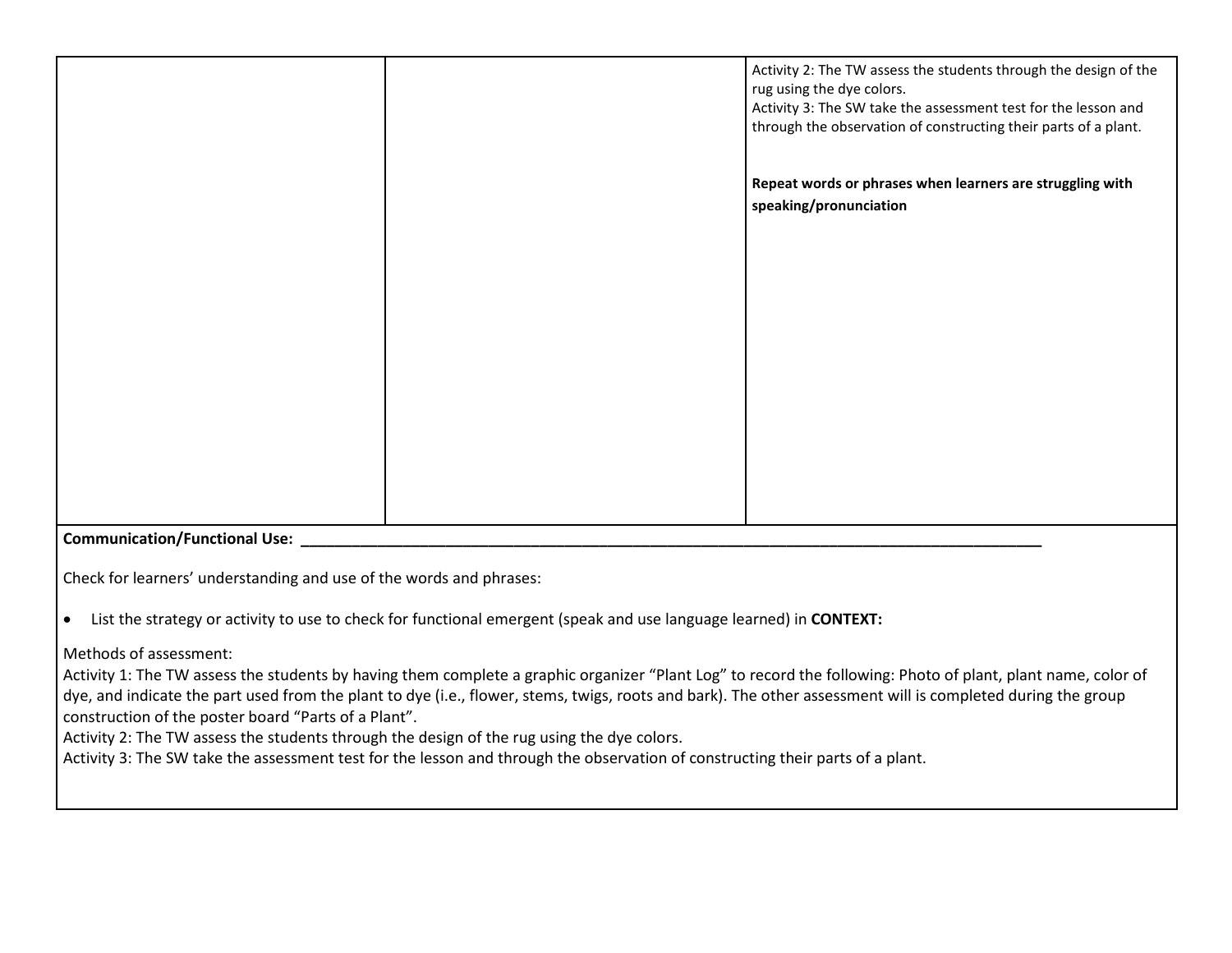**How can students demonstrate what they know at the end of this unit? (What are your final assessments?) Be specific and must measure the unit goals.** The assessment for the thematic unit will be measured at the end of each lesson/activity.

## **Lesson 1**

Students will be given the sequencing assessment. TSW cut out the picture squares and glue them in the correct order, from first to last.

Extension: Students will sequence the order of weaving a rug, and the tools that are used for each part of weaving. They will name the tools in Navajo and match the terms.

## **Lesson 2**

Students will be given the geometric log assessment, they will categorize and describe the shapes they learned about by identifying the shape, name and description of the shades (how many vertices) using the Navajo and English terms.

# **Lesson 3**

The students writing will be assessed using the Writing Checklist to score the paper and through observation, the teacher will use the Communication Skills Rubrics for the class discussion. The students weaving looms will be graded using a rubric to check if it was properly assembled, label in English and Navajo. **Lesson 4**

Activity 1: The TW assess the students by having them complete a graphic organizer "Plant Log" to record the following: Photo of plant, plant name, color of dye, and indicate the part used from the plant to dye (i.e., flower, stems, twigs, roots and bark). The other assessment will is completed during the group construction of the poster board "Parts of a Plant".

Activity 2: The TW assess the students through the design of the rug using the dye colors.

Activity 3: The SW take the assessment test for the lesson and through the observation of constructing their parts of a plant.

**Sketch out a general timeline for when you will do the major activities/lessons of the unit. What sorts of activities will you use, and when? Be specific and describe in detail the activities.**

## **What materials do you need to make or gather? What advance arrangements need to be made? What resources (visuals, props, cultural items, etc.) will you and your students need?**

**Lesson 1**

- Book: The Goat in the Rug, written by Charles L. Blood and Martin Link
- Handouts sequencing of events from the book/sentence strip with pre-written events for sequencing
- Large piece of white paper (KWL chart)
- Black marker
- Scissors

#### **Lesson 2**

- Book: "Navajo Rug Designs" by: Susan Lowell and "Goat in the Rug" by: Charles Blood and Martin Link.
- Geometric Manipulatives, geometric tiles
- Visual posters/pictures of the shape and their names posted in English and Navajo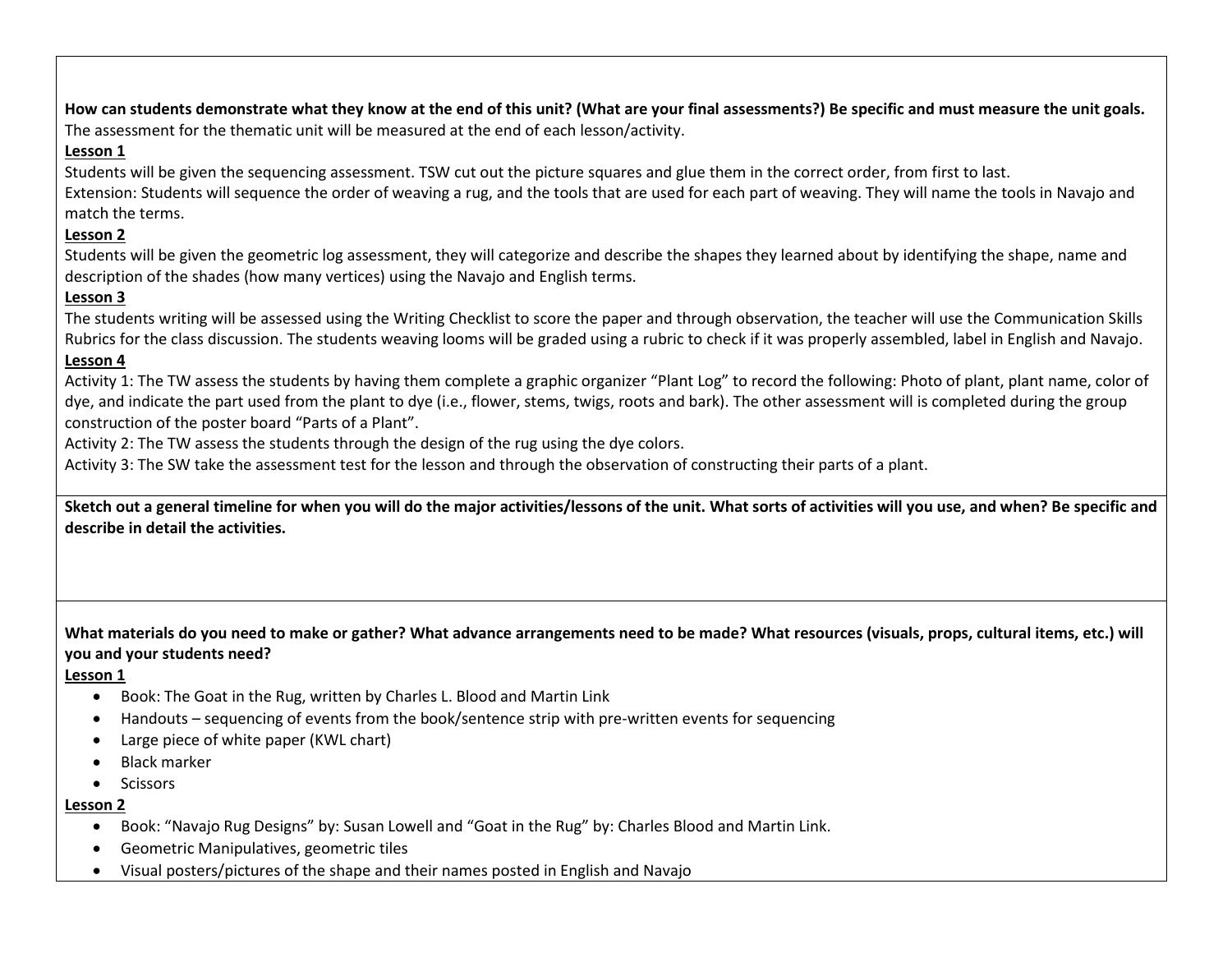- Colored pictures of Navajo rugs printed off the internet that is enlarged (Large enough for the students to see the shapes used in the rug)
- Collage materials: variety of colored construction paper, glue, scissors, geometric shapes, pencils, markers, advance organizer of a premade rug with patterns, advance organizer of a blank rug, ruler

#### **Lesson 3**

- Book: Songs from the loom A Navajo Girl Learns to weave, By: Monty Roessel
- Pencils
- Crayons
- Writing paper (Cut out in the shape of a loom/or a rug)
- Graphic organizer

## **Lesson 4**

## **Activity 1:**

- Book: Wisdom Weaver Bina'nitin Bidziilgo Atłóhí by: Jann A. Johnson
	- Time Among The Navajo Traditional Life ways on the Reservation by: Kathy Eckles Hooker
- Plastic bags quart size
- Drawing paper/construction paper
- Crayons/pencils
- Yarn
- Pictures of plants
- Plants Sagebrush/dye color: yellow, Juniper tree (use twigs, berries)/dye color: Yellow green, Navajo Tea (use twigs and flowers)/dye color: gold, Prickly Pear cactus (use juice from cactus)/dye color: rose.

## **Activity 2:**

- Dyeing material to make colors: Turmeric, Paprika, Cayenne Pepper, Cocoa Powder, Dry Mustard, Instant Coffee
- Cotton swabs
- Stryo foam cups
- Tag board paper
- Book: Goat in the Rug, by: Charles Blood and Martin Link Songs from the loom – A Navajo Girl Learns to weave, By: Monty Roessel

## **Activity 3**

- Science book: Scott Foresman Science
- 8 (eight) flowers
- Yarn assortment of colors
- Tag board or card board
- Scissors
- Pencils
- Art sand and glitter
- Model pictures of Parts of a Plant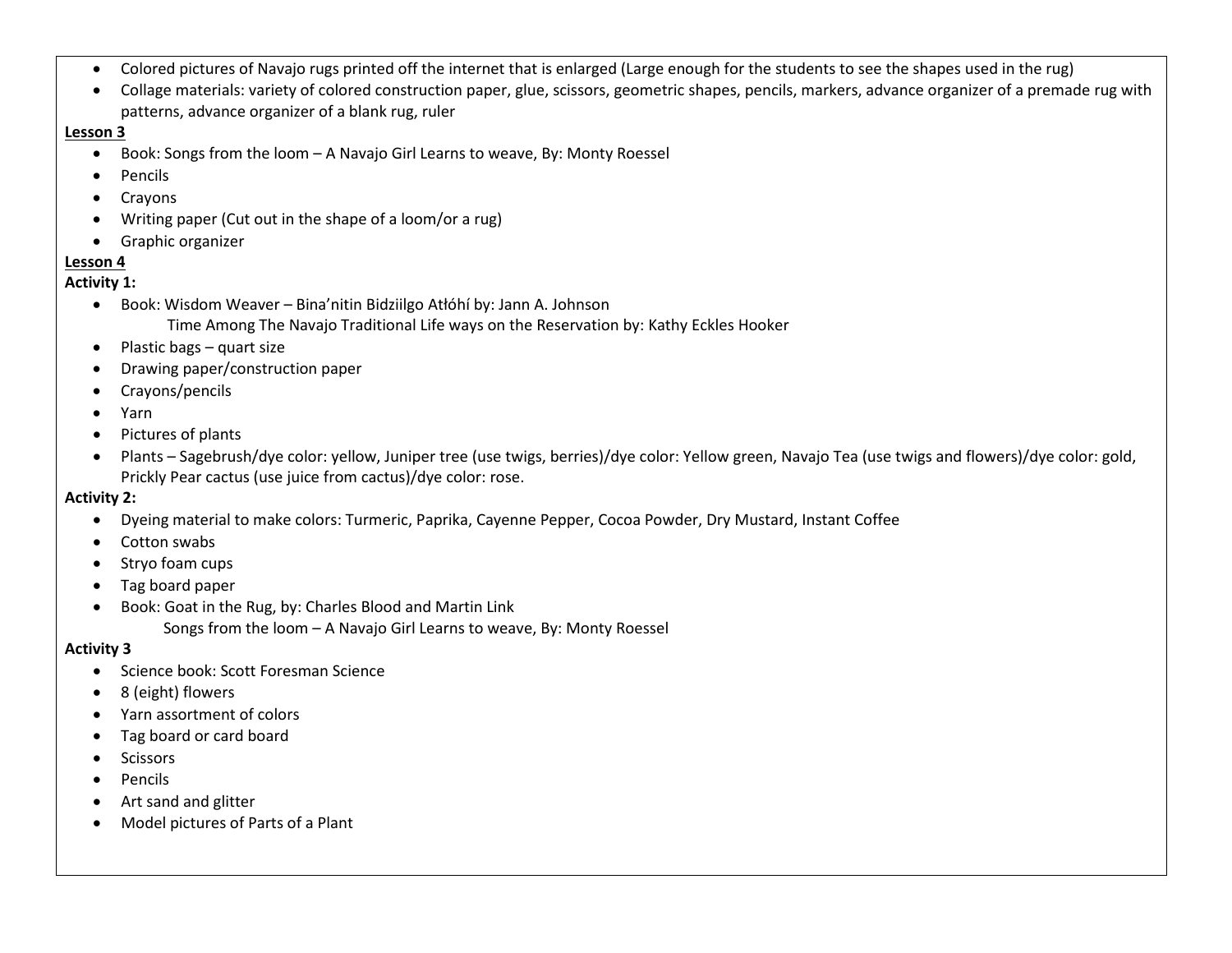Discussion of the texts according to the six purposes found on "Making It Happen" (pp. 306-307)

 The books that we choose for our "Thematic Unit" were the following books," Navajo Rug Designs" by: Susan Lowell , "Goat in the Rug" by: Charles Blood and Martin Link, " A Navajo Girl Learns to weave" By: Monty Roessel Wisdom Weaver – Bina'nitin Bidziilgo Atłóhí by: Jann A. Johnson and a "Science" book published by: Scott Foresman which is district approved. The first four books are based on our Navajo culture and way of life; the other book is an academic science book that is use in school. Each of the books are authentically written to teach the students lessons that they could use in the real life and the books that are about the Navajo people teach values that are important to know. Weaving teaches important lessons about life and the prayers that go with our Navajo people's way of life.

 As an educator, who is Navajo and is knowledgeable of the Navajo language and culture can take one of these books and incorporate it into the academic classroom to make learning about the content of the books meaningful to the students. A person literate in the Navajo written language could transcribe the books into the Navajo language, with the exception of the book written by Jann A. Johnson. Her book is already written in both Navajo and English. The lessons incorporated in the thematic unit that we created are both in English and Navajo. This is evident that lessons can be developed from the literature that was chosen for the thematic unit because we took the books and discussed what lessons we could generate using the stories about weaving a rug, also using the information that each book offered. We use the science book to help develop the lesson on the plants that are used in the process of rug weaving. In each of the literature that was used to generate the lesson plans they had real-life pictures that relate to the lesson plan, except the book called Wisdom Weaver which had sketched drawings that were illustrated but still related to the life of the family member that told about weaving. In the lessons the students learned how to work in cooperative groups, had discussions with their shoulder partners, and listen to stories to answer comprehension questions that were generated by the teacher. These stories helped the students to learn important skills that would help them in their real-life. Each of the books has a series of vocabulary words that the teacher can introduce to the student and put them in the Navajo language.